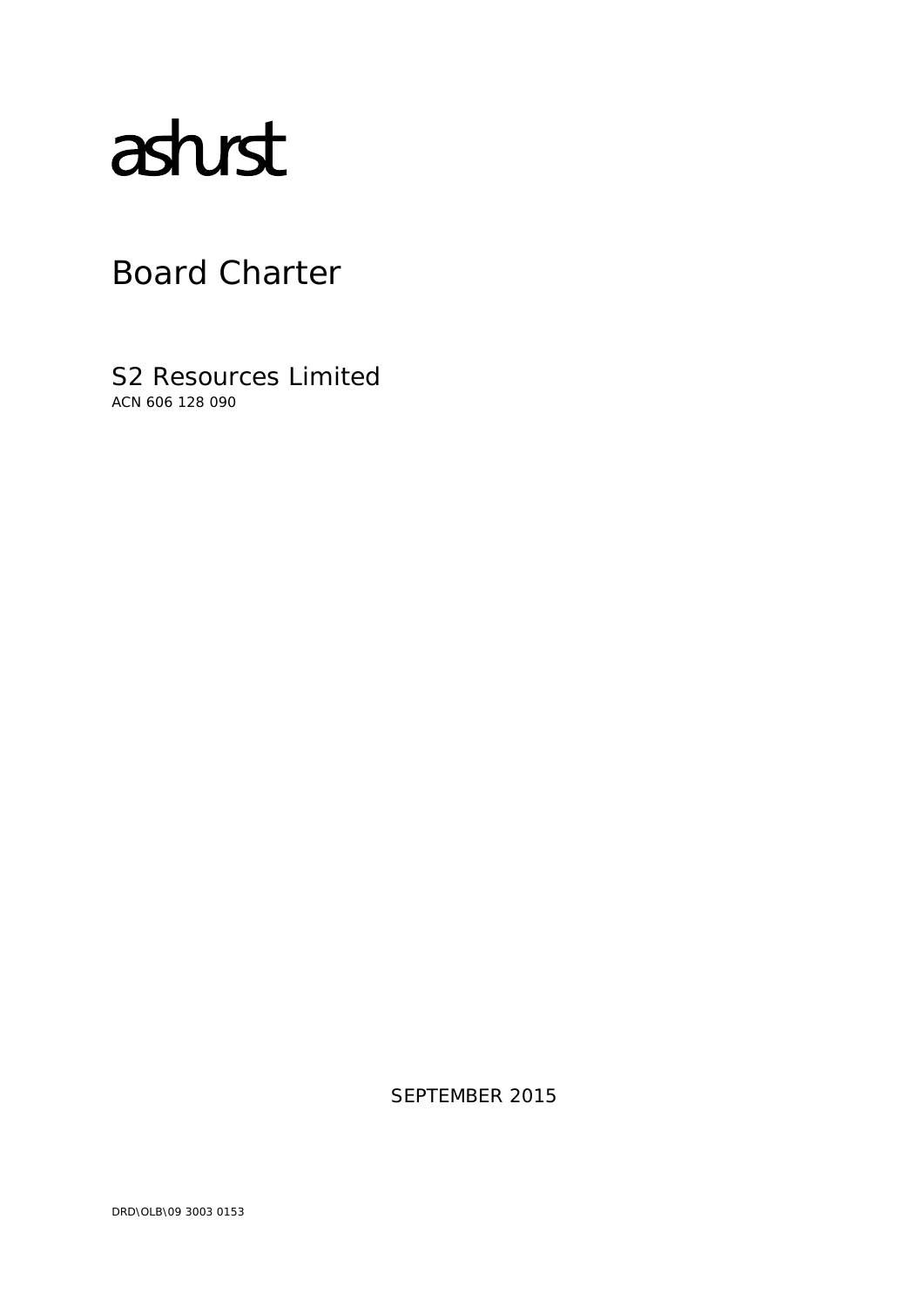# **CONTENTS**

| <b>CLAUSE</b>    |                                                                 |
|------------------|-----------------------------------------------------------------|
| $\mathbf{1}$ .   |                                                                 |
| 2.               |                                                                 |
| 3.               |                                                                 |
| $\overline{4}$ . |                                                                 |
| 5.               |                                                                 |
| 6.               |                                                                 |
| 7 <sub>1</sub>   |                                                                 |
| 8.               |                                                                 |
| 9.               |                                                                 |
| 10.              |                                                                 |
| 11.              |                                                                 |
| 12.              |                                                                 |
| 13.              |                                                                 |
| 14.              |                                                                 |
| 15.              | PROTOCOL FOR INTERACTION WITH INTERNAL AND EXTERNAL PARTIES  18 |
| 16.              |                                                                 |
| 17 <sub>1</sub>  |                                                                 |
| 18.              |                                                                 |
| 19.              |                                                                 |
| 20.              |                                                                 |
| 21.              |                                                                 |
| 22.              |                                                                 |
| 23.              |                                                                 |
| 24.              |                                                                 |
| 25.              |                                                                 |
| 26.              |                                                                 |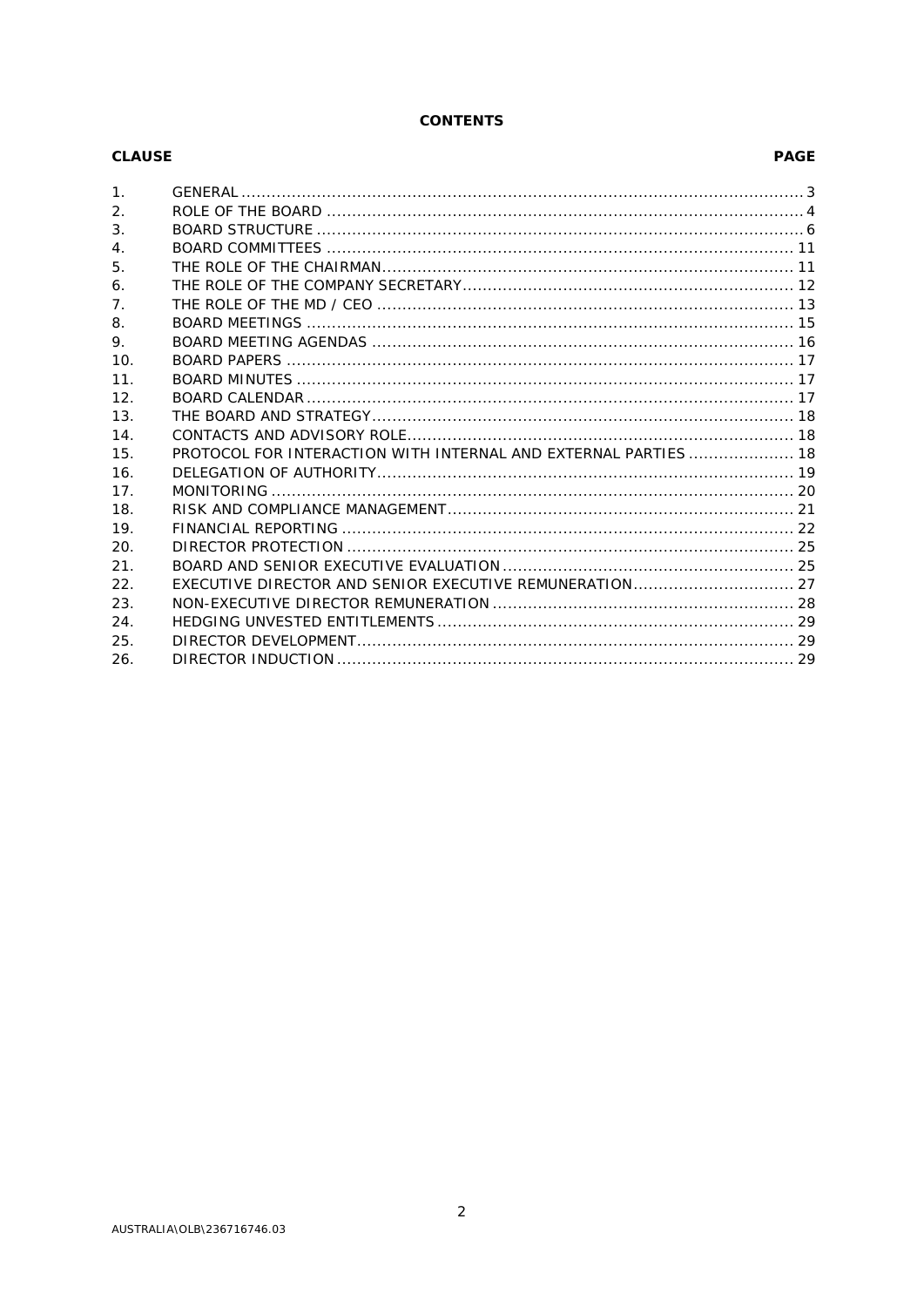#### **S2 RESOURCES LIMITED BOARD CHARTER**

#### <span id="page-2-0"></span>1. **GENERAL**

#### 1.1 **Purpose of this Board Charter**

The Board of Directors (**Board**) of S2 Resources Limited (the **Company**) has ultimate responsibility to the Company's shareholders for the strategy and performance of the Company in general. The Board recognises that good governance policies and processes are critical to ensuring that the Company is governed in the best interests of the Company as a whole, so has decided to articulate and formalise the corporate governance framework within which the Company operates.

The purpose of this document is to record the policies upon which the Board has decided to meet its legal and other responsibilities and sets out the Company's commitment to effective corporate governance (**Board Charter**). Amongst other things, this Board Charter defines the respective roles, responsibilities and authorities of the Board, both individually and collectively, and of management in setting the direction, management and the control of the organisation. In doing so, the Board Charter establishes the guidelines within which the Directors and officers of the Company are to operate as they carry out their respective roles. It does not in any way constitute legal advice or act as a substitute for legal advice.

#### 1.2 **Annual review of Board Charter**

The Board will undertake an annual review of, and as necessary update, the Board Charter to reflect any changes to the legal framework within which the Company operates, and developments in Board policies and procedures.

It is the responsibility of the Company Secretary to ensure that the Board is consulted regarding any changes and updates to this Board Charter, that the Board Charter remains current and is reviewed and amended on an annual basis, and that all Board members are provided with the latest versions of the Board Charter.

#### 1.3 **Conflicts**

.

The Company recognises the overriding importance of its legal obligations which arise from various sources. Accordingly, nothing in this Charter must conflict with the Company's Constitution (**Constitution**), the *Corporations Act 2001*(Cth) (**Corporations Act**) or the ASX Listing Rules. If such a conflict occurs, the Constitution, Corporations Act and the ASX Listing Rules shall prevail to the extent of any such inconsistency.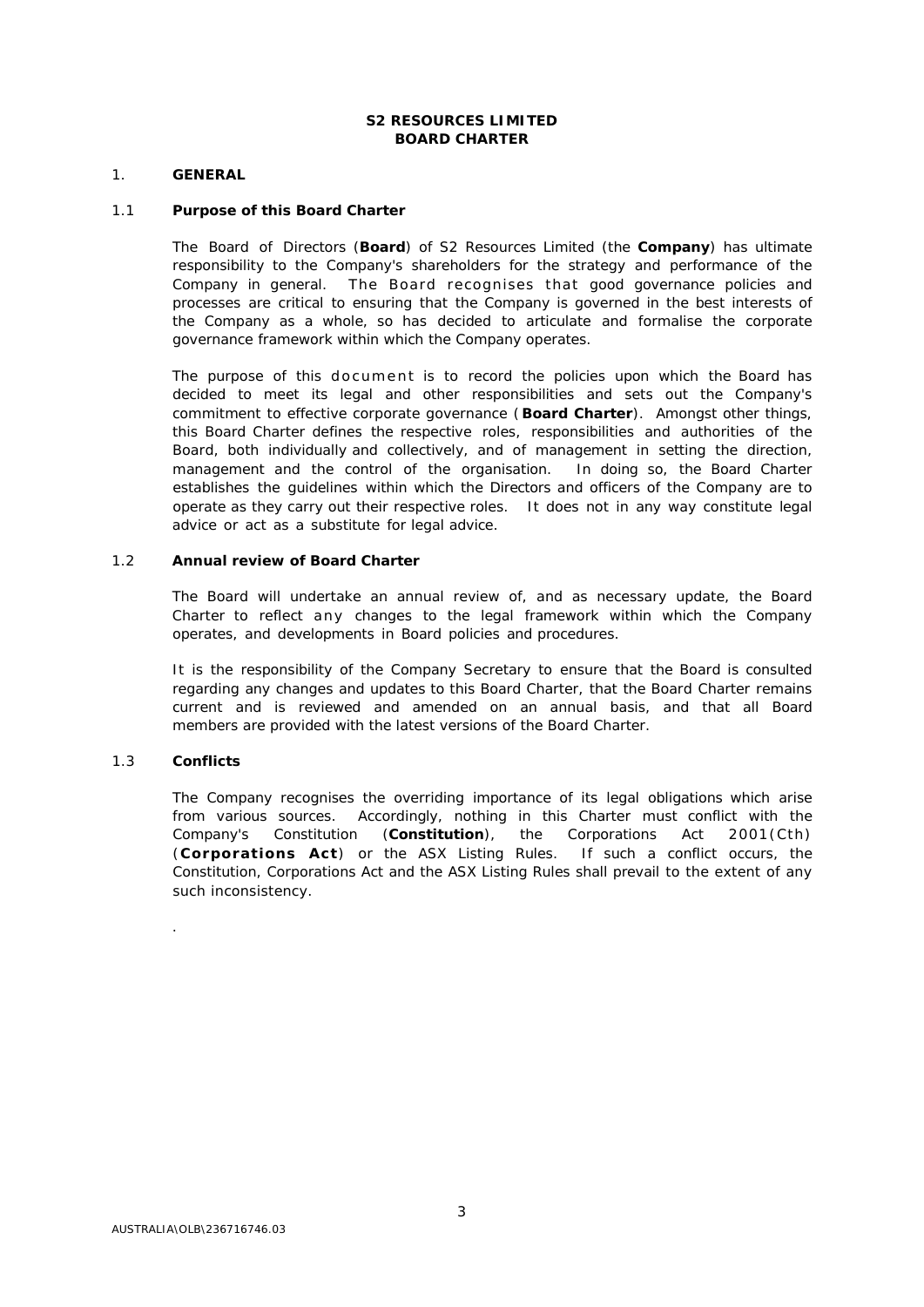#### **PART A – DEFINING GOVERNANCE ROLES**

#### <span id="page-3-0"></span>2. **ROLE OF THE BOARD**

The Board has ultimate responsibility for all matters relating to the running of the Company.

The Board's role is to govern the Company rather than to manage it. In governing the Company, the directors of the Company (**Directors**) must act in the best interests of the Company as a whole. It is the role of senior management to manage the Company in accordance with the direction and delegations of the Board and the responsibility of the Board to oversee the activities of management in carrying out these delegated duties.

The Board has final responsibility for the successful operations of the Company. In general, it is responsible for, and has the authority to determine, all matters relating to the policies, practices, management and operations of the Company. It is required to do all things that may be necessary to be done in order to carry out the objectives of the Company. In carrying out its governance role, the main task of the Board is to drive the performance of the Company. The Board must also ensure that the Company complies with all of its contractual, statutory and any other legal obligations, including the requirements of any regulatory body.

Without intending to limit this general role of the Board, the principal functions and responsibilities of the Board include:

- (a) providing leadership to the Company by:
	- (i) guiding the development of an appropriate culture and values for the Company through the establishment and review of rules and procedures to enforce ethical behaviour and provide guidance on appropriate work methods; and
	- (ii) always acting in a manner consistent with the Company's culture and values;
- (b) overseeing the development and implementation of an appropriate strategy by:
	- (i) working with the senior management team to ensure that an appropriate strategic direction and array of goals are in place;
	- (ii) regularly reviewing and amending or updating the Company's strategic direction and goals;
	- (iii) ensuring that an appropriate set of internal controls are implemented and reviewed regularly;
	- (iv) when required, overseeing planning activities including the development and approval of strategic plans, annual plans, annual corporate budgets and long-term budgets including operating budgets, capital expenditure budgets and cash flow budgets; and
	- (v) reviewing the progress and performance of the Company in meeting these plans and corporate objectives, including reporting the outcome of such reviews on at least an annual basis;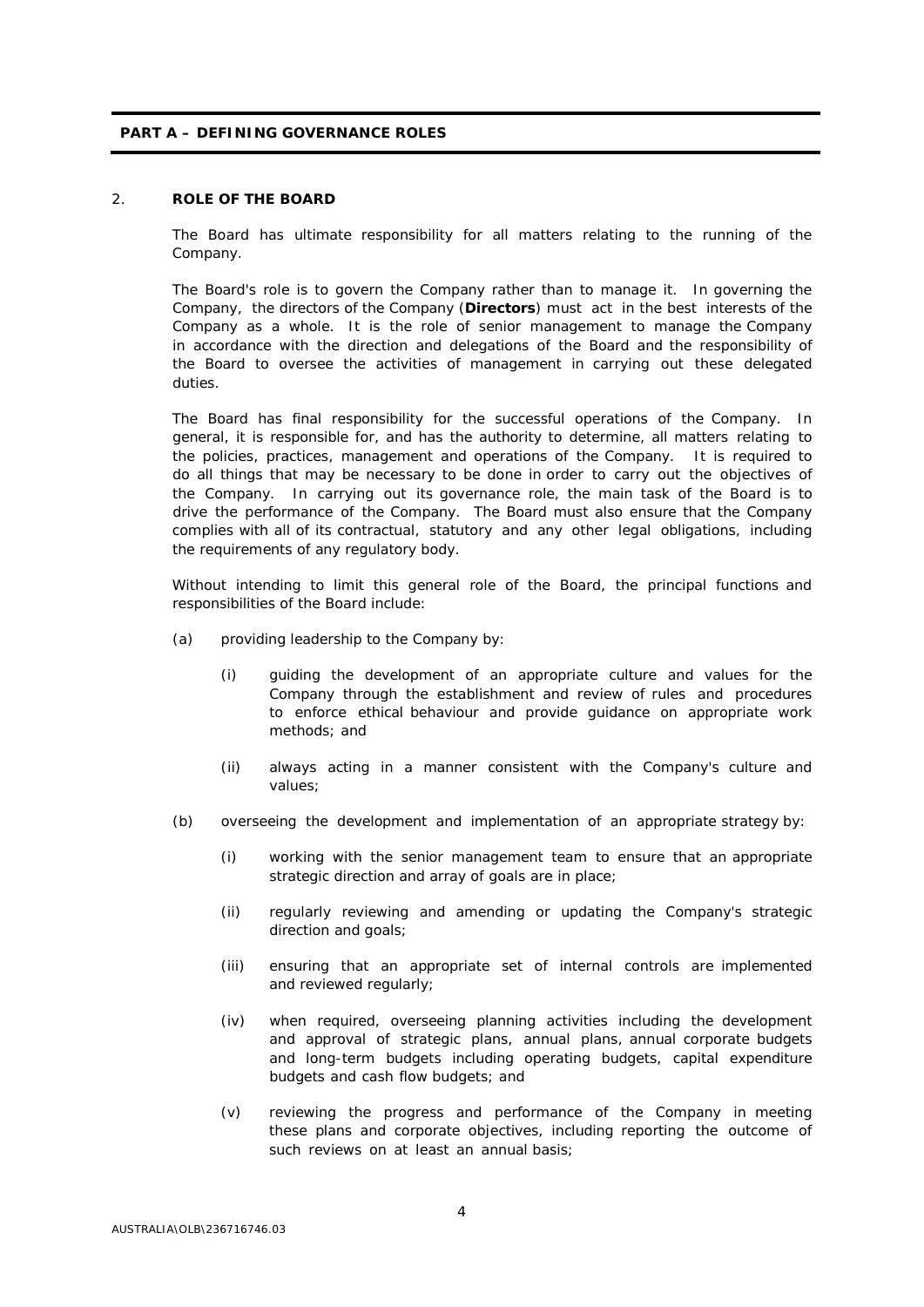- (c) approving the Company's financial reports (after receiving a declaration from the Managing Director (**MD**) / Chief Executive Officer (**CEO**) (if that title is to be used for the person appointed to lead the Company's management) and Chief Financial Officer (**CFO**) of the kind referred to in clause [19.1](#page-21-1) of this Board Charter);
- (d) ensuring corporate accountability to the shareholders primarily through adopting an effective shareholder communications strategy, encouraging effective participation at general meetings and, through the Chairman, being the key interface between the Company and its shareholders;
- (e) overseeing the control and accountability systems that ensure the Company is progressing towards the goals set by the Board and in line with the Company's purpose, the agreed corporate strategy, legislative requirements and community expectations;
- (f) identifying the principal risks faced by the Company (including economic, environmental and social sustainability risks) and ensuring robust and effective risk management, compliance and control systems (including legal compliance) are in place and operating effectively;
- (g) being responsible for the Company's senior management and personnel including:
	- (i) directly managing the performance of the MD / CEO including:
		- (A) appointing and remunerating the MD / CEO;
		- (B) providing advice and counsel to the MD / CEO including formal reviews and feedback on his or her performance;
		- (C) overseeing the development or removal of the MD / CEO, where necessary;
	- (ii) ratifying the appointment, the terms and conditions of the appointment and, where appropriate, removal of the CFO and / or Company Secretary;
	- (iii) ensuring that an appropriate succession plan for the MD / CEO, CFO and Company Secretary is in place; and
	- (iv) when required, ensuring appropriate human resource systems (including occupational health and safety systems) are in place to ensure the wellbeing and effective contribution of all employees;
- (h) delegating appropriate powers to the MD / CEO, management and Board Committees to ensure the effective day-to-day management of the business and monitoring the exercise of these powers; and
- (i) making all decisions outside the scope of these delegated powers.

The detail of some Board functions will be handled through Board Committees as and when the size and scale of operations necessitates the establishment of such committees (in the opinion of the Board, from time to time). However, the Board as a whole is responsible for determining the extent of powers residing in each Board Committee and is ultimately responsible for accepting, modifying or rejecting Board Committee recommendations (if applicable).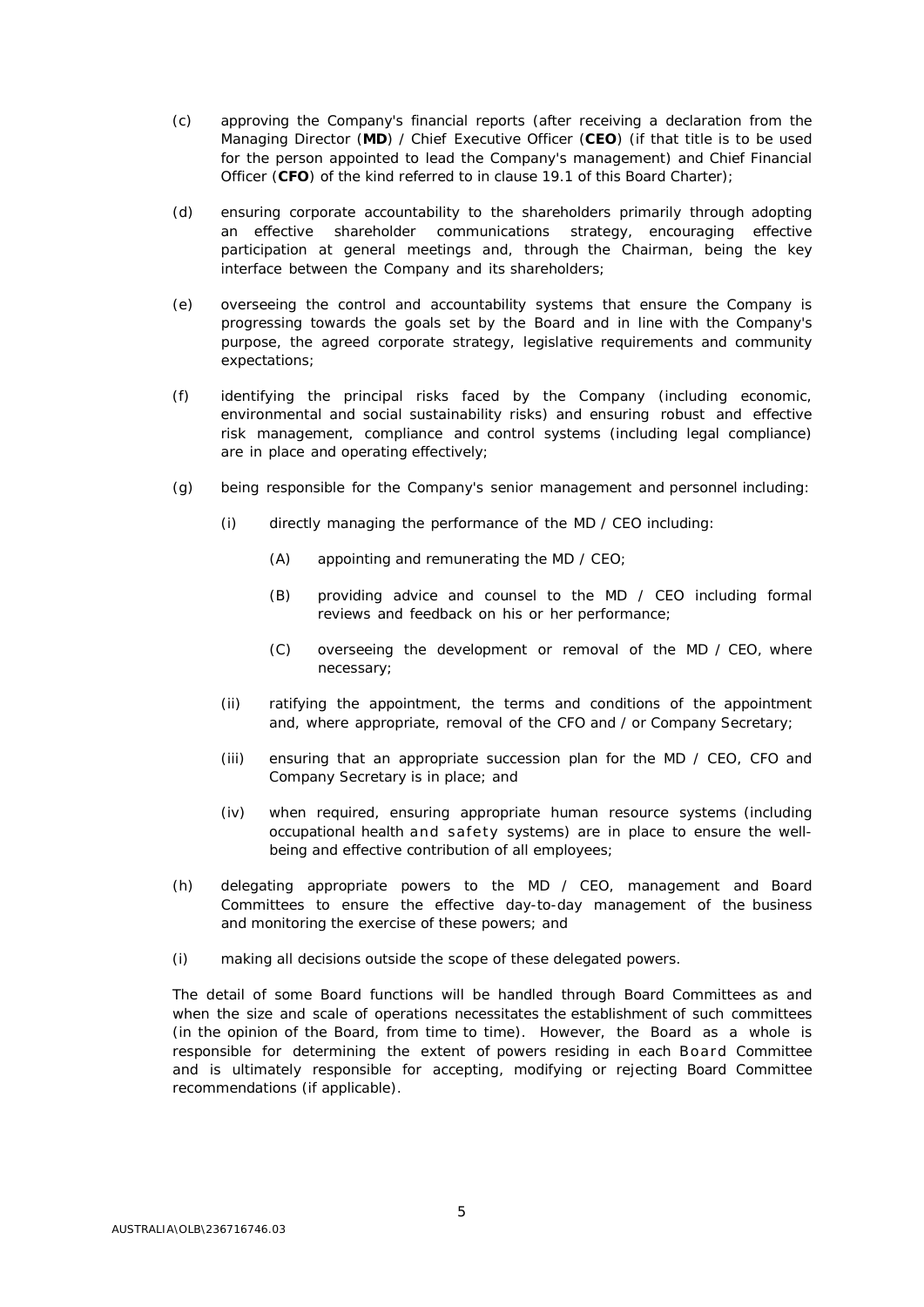#### <span id="page-5-0"></span>3. **BOARD STRUCTURE**

#### 3.1 **Composition of the Board**

The minimum and maximum number of Directors is set out in the Constitution.

The Board's policy is that at a time when the size of the Company and its activities warrants such a structure (in the opinion of the Board, from time to time), the Board will consist of a majority of independent, Non-Executive Directors. This will ensure that all Board discussions or decisions have the benefit of outside views and experience, and that the majority of Directors will be free of any interests or influences that could, or could reasonably be perceived to, materially interfere with the Director's ability to act in the best interests of the Company.

The Board has adopted the definition of independence set out in the Third Edition of the ASX Corporate Governance Council's Corporate Governance Principles and Recommendations (**Recommendations**).

The independence of the Non-Executive Directors will be assessed on an ongoing basis (and at least annually at or around the time that the Board considers candidates for election to the Board).

#### 3.2 **Appointment and rotation of Directors**

The Company may increase or decrease the number of Directors by ordinary resolution at a general meeting and otherwise in accordance with the Constitution. A Director (except for the MD / CEO) must retire from office at the third annual general meeting after the Director was elected or last re-elected (or earlier) and will be eligible for re-election, unless removed from office by ordinary resolution at a general meeting in accordance with the Constitution.

The Board may appoint a person to be a Director at any time except during a general meeting. Any Director so appointed automatically retires at the next annual general meeting and is eligible for election by that general meeting.

The Board will undertake appropriate checks as to a candidate's character, experience, education, criminal record and bankruptcy history (and any other checks it considers appropriate) and will consider any adverse information revealed by such checks before appointing a person as a Director or recommending a candidate for election or re-election as a Director.

#### 3.3 **Notices of meeting involving the election or re-election of Directors**

The Company must notify shareholders of every candidate for election as a Director with a notice of meeting.

Notices of meeting for any general meeting at which the election or re-election of a Director is proposed will set out all material information in the Company's possession relevant to a decision on whether or not to elect or re-elect a Director, including:

- (a) biographical details, including their relevant qualifications and experience and the skills they bring to the Board;
- (b) details of any other material directorships currently held by the candidate;
- (c) in the case of a candidate standing for election as a Director for the first time:
	- (i) any material adverse information revealed by the checks the Company has conducted on the candidate;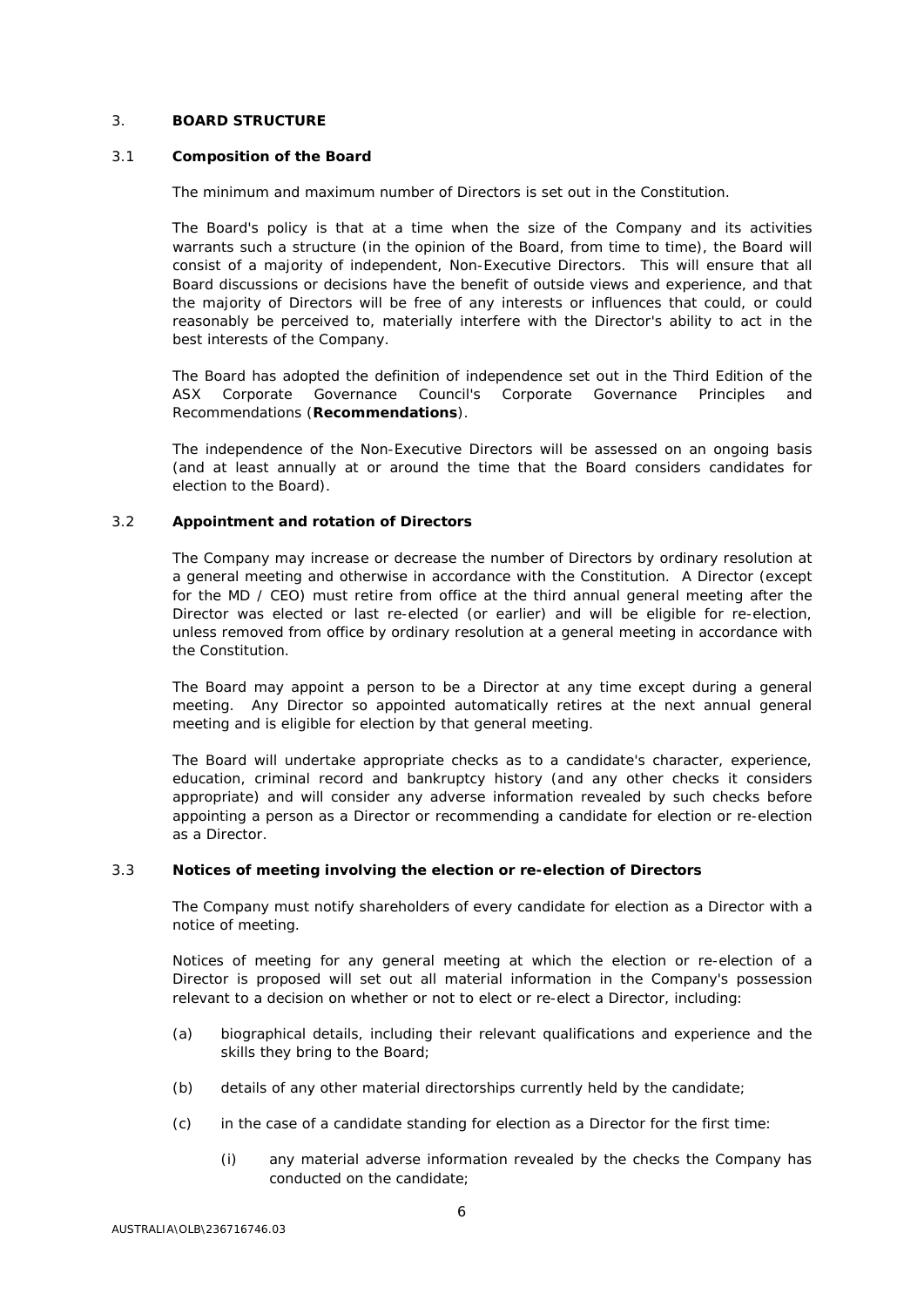- (ii) details of any interest, position, association or relationship that might influence, or reasonably be perceived to influence, in a material respect their independence; and
- (iii) if the Board considers that the candidate will, if elected, qualify as an independent Director, a statement to that effect;
- (d) in the case of a candidate standing for re-election as a Director:
	- (i) the term of office currently served by the Director;
	- (ii) if the Board considers the Director to be independent, a statement to that effect; and
- (e) a statement by the Board as to whether it supports the election or re-election of the candidate.

#### 3.4 **Board skills matrix**

All Directors should bring specific skills and experience to the Board that add value to the Company. When considering the potential reappointment of an existing Director, the Board will take into account the below skills matrix, which sets out the mix of skills and diversity that the Board currently has or is looking to achieve in its membership. When considering vacancies, the Board will take into account a candidate's capacity to enhance the skills matrix and experience of the Board.

The following areas of knowledge as required by the Board as a whole:

- (a) Geology;
- (b) Health, Safety and Environment;
- (c) Commercial;
- (d) Legal;
- (e) Communications;
- (f) Finance.

The Board will review the capabilities, technical skills and personal attributes of its Directors. It will normally review the Board's composition against those attributes and recommend any changes in Board composition that may be required. An essential component of this will be the time availability of Directors.

#### 3.5 **Written agreement**

The Company shall have a written agreement with each Director and senior executive, setting out the terms of their appointment.

#### <span id="page-6-0"></span>3.6 **Duration of appointment**

In the interest of ensuring a continual supply of new talent to the Board, if a Director has served in their position for more than 10 years, the Board will regularly assess if their independence may have been compromised.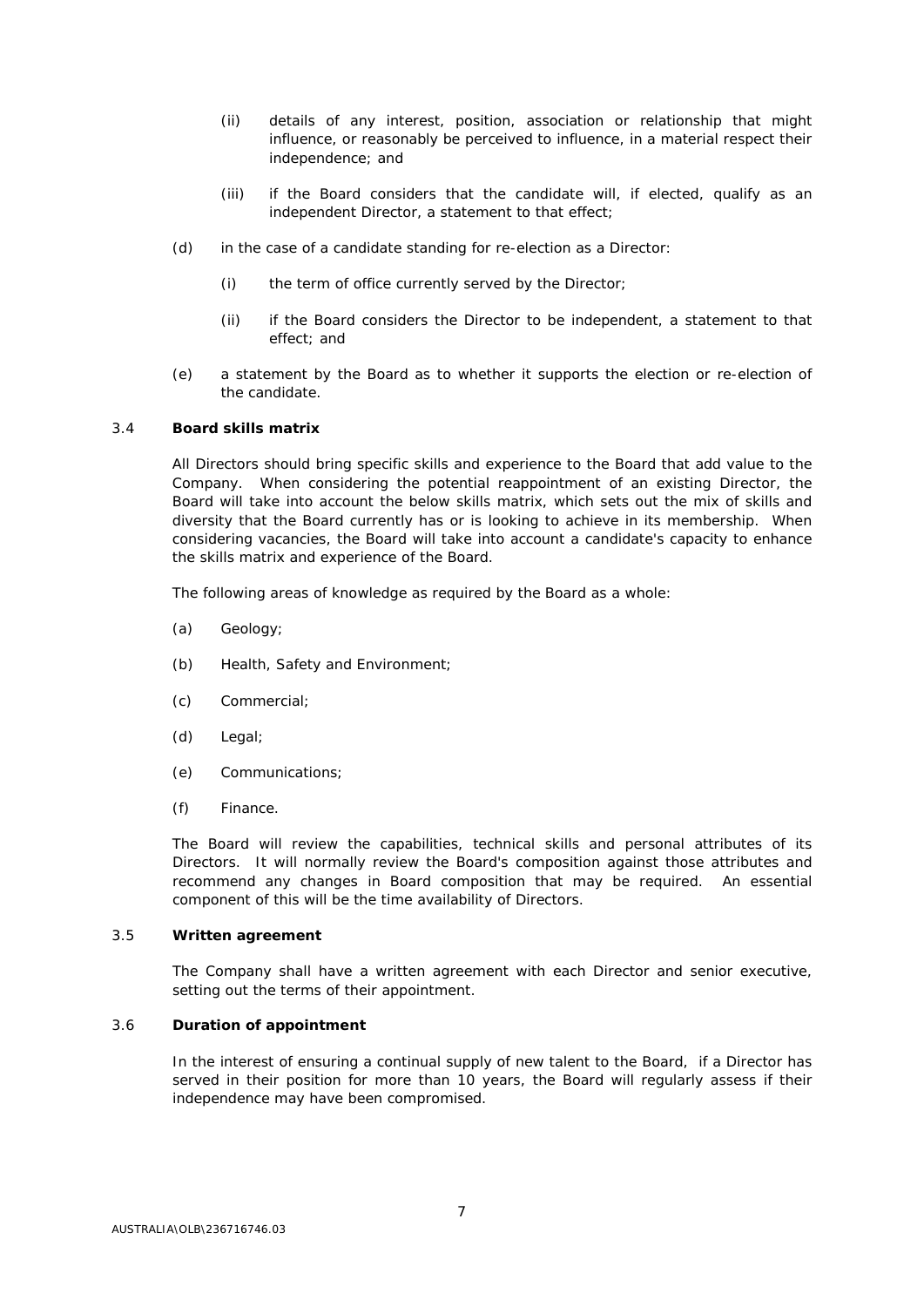#### 3.7 **Vacation of office**

Subject to clause [3.6,](#page-6-0) it is envisaged that Directors shall remain on the Board until required to vacate the office by law or as provided for in the Constitution.

#### 3.8 **The role of individual Directors**

As members of the peak decision-making body in the Company, Directors share ultimate responsibility for the Company's overall success. Therefore, Directors have an individual responsibility to ensure that the Board is undertaking its responsibilities. Directors need to ensure that the Board is providing:

- (a) leadership to the Company, particularly in the areas of ethics and culture;
- (b) a clear and appropriate strategic direction;
- (c) accountability to key stakeholders, particularly shareholders;
- (d) oversight of policies;
- (e) oversight of all control and accountability systems including all financial operations and solvency, risk management and compliance;
- (f) an effective senior management team and appropriate personnel policies as and when required; and
- (g) timely and effective decisions on matters reserved to it.

# <span id="page-7-0"></span>3.9 **Directors' code of conduct**

In accordance with legal requirements and agreed ethical standards, Directors and senior executives of the Company:

- (a) will act honestly, in good faith and in the best interests of the whole Company;
- (b) owe a fiduciary duty to the Company as a whole;
- (c) have a duty to use due care and diligence in fulfilling the functions of office and exercising the powers attached to that office;
- (d) will undertake diligent analysis of all proposals placed before the Board;
- (e) will act with a level of skill expected from Directors and key executives of a publicly listed company;
- (f) will use the powers of office for a proper purpose, in the best interests of the Company as a whole;
- (g) will demonstrate commercial reasonableness in decision making;
- (h) will not make improper use of information acquired as Directors and key executives;
- (i) will not disclose non-public information except where disclosure is authorised or legally mandated;
- (j) will keep information received in the course of the exercise of their duties confidential. Such information remains the property of the Company from the time at which it was obtained and it is improper to disclose it, or allow it to be disclosed,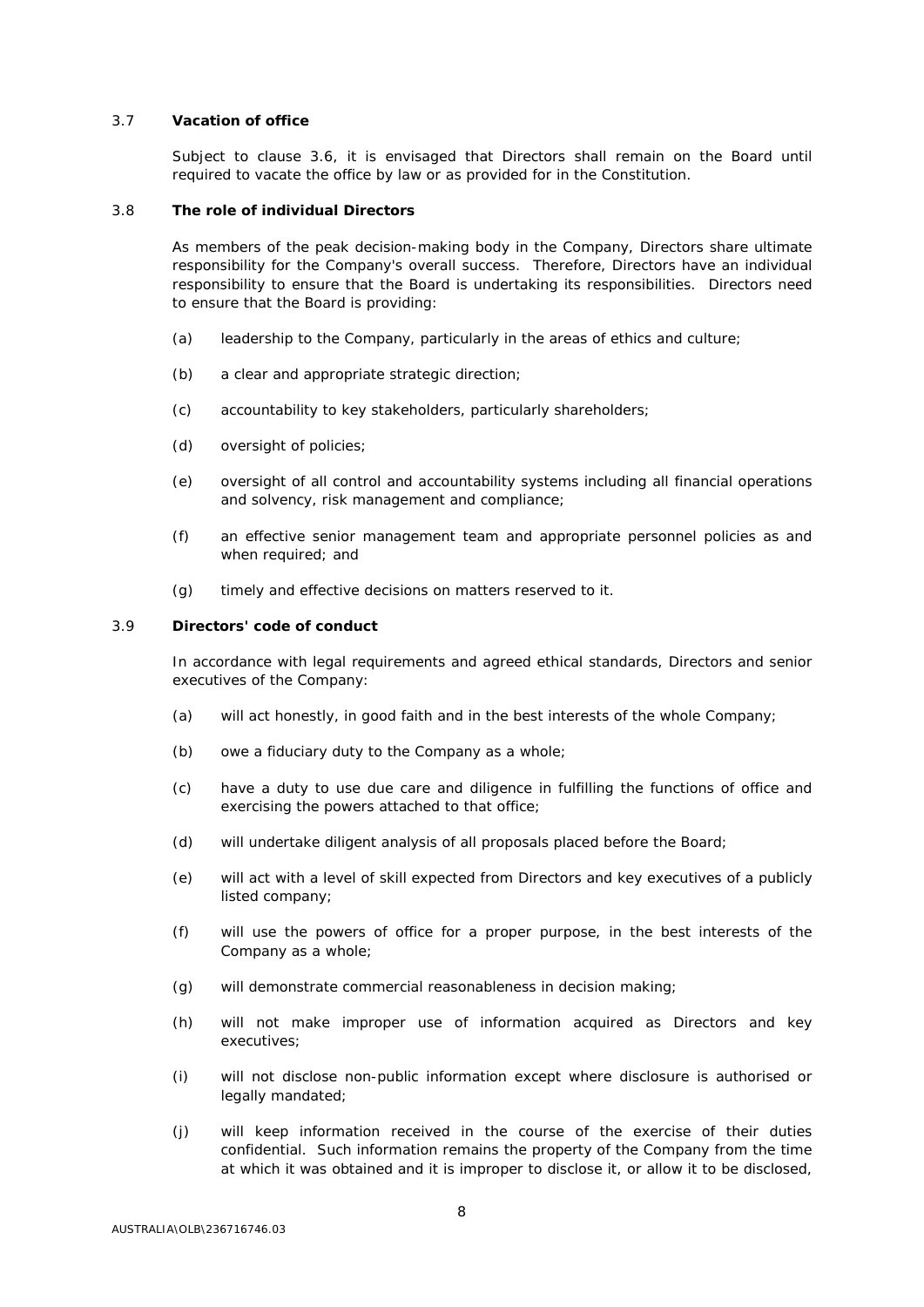unless that disclosure has been authorised by the person from whom the information is provided, or is required by law;

- (k) will not take improper advantage of the position of Director or use the position for personal gain or to compete with the Company;
- (l) will not take advantage of Company property or use such property for personal gain or to compete with the Company;
- (m) will protect and ensure the efficient use of the Company's assets for legitimate business purposes;
- (n) will not allow personal interests, or the interest of any associated person, to conflict with the interests of the Company;
- (o) have an obligation to be independent in judgment and actions and Directors will take all reasonable steps to be satisfied as to the soundness of all decisions of the Board;
- (p) will make reasonable enquiries to ensure that the Company is operating efficiently, effectively and legally, towards achieving its goals;
- (q) will not engage in conduct likely to bring discredit upon the Company;
- (r) will encourage fair dealing by all employees with the Company's customers, suppliers, competitors and other employees as and when those dealings occur;
- (s) will encourage the reporting of unlawful / unethical behaviour and actively promote ethical behaviour and protection for those who report violations in good faith;
- (t) will give their specific expertise generously to the Company; and
- (u) have an obligation, at all times, to comply with the spirit, as well as the letter of the law and with the principles of this code of conduct.

#### 3.10 **Expectations of Directors in Board process**

Since the Directors on the Board need to work together as a group, Directors need to establish a set of standards for Board meetings. At the Company, it is expected that Directors shall, in good faith, behave in a manner that is consistent with generally accepted procedures for the conduct of meetings at all meetings of the Board. This will include, but is not limited to:

- (a) behaving in a manner consistent with the letter and spirit of the code of conduct set out in clause [3.9](#page-7-0) above;
- (b) acting in a businesslike manner;
- (c) acting in accordance with the Constitution and any Board policies;
- (d) addressing issues in a confident, firm and friendly manner;
- (e) preparing thoroughly for each Board or Board Committee event;
- (f) using judgment, common sense and tact when discussing issues;
- (g) minimising irrelevant conversation and remarks;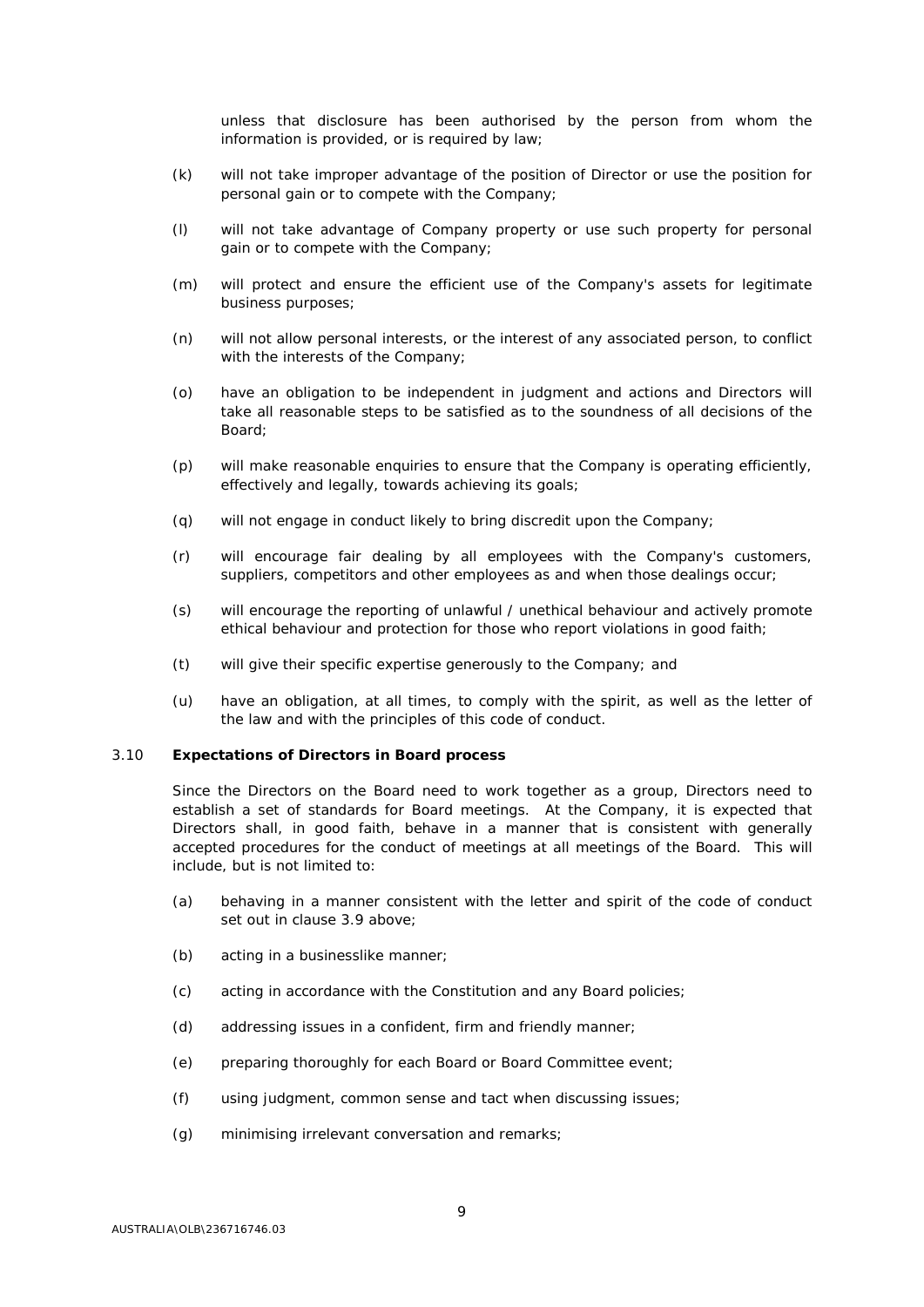- (h) ensuring that others are given a reasonable opportunity to put forward their views; and
- (i) refraining from interruption or interjection when a speaker has the floor; and being particularly sensitive in interpreting any request or direction from the Chairman that aims to ensure the orderly and good-spirited conduct of the meeting.

Directors are expected to be forthright in Board meetings and have a duty to question, request information, raise any issue, fully canvas all aspects of any issue confronting the Company, and cast their vote on any resolution according to their own judgment.

Outside the Boardroom, Directors are expected to support the letter and spirit of Board decisions in discussions with all stakeholders including any shareholders, special interest groups, customers, staff, suppliers and any other parties.

Directors will keep confidential all Board discussions and deliberations. Similarly, all confidential information received by a Director in the course of the exercise of the Director's duties remains the property of the Company and is not to be discussed outside the Boardroom. It is improper to disclose it, or allow it to be disclosed, unless that disclosure is required by law and, in any event, should not be disclosed without appropriate authorisation.

#### 3.11 **Conflict of interest**

Directors must disclose to the Board actual or potential conflicts that may or might reasonably be thought to exist between the interests of the Director and the interests of the Company. On appointment, Directors will have an opportunity to declare any such interests.

Directors should update this disclosure by notifying the Company Secretary in writing as soon as they become aware of any actual or potential conflicts. Directors are also expected to indicate to the Chairman any actual or potential conflict of interest situation as soon as it arises.

The Board can request a Director to take reasonable steps to remove the conflict of interest. If a Director cannot or is unwilling to remove a conflict of interest, the Director must absent himself or herself from the room when discussion and voting occur on matters to which the conflict relates. The entry and exit of the Director concerned will be minuted by the Company Secretary. Directors do not have to give notice of a conflict or absent themselves in accordance with section 191(2) or Section 195 of the Corporations Act, including, without limitation when either:

- (a) the conflict of interest relates to an interest common to all Company members / shareholders; or
- (b) the Board passes a resolution that:
	- (i) identifies the Director, the nature and extent of the Director's interest; and
	- (ii) clearly states that the other Directors are satisfied that the interest should not disqualify the Director concerned from discussion and / or voting on the matter.

#### 3.12 **Related party transactions**

Related party transactions include any financial transaction between a Director or officer and the Company and will be reported in the Company's half yearly and annual reports.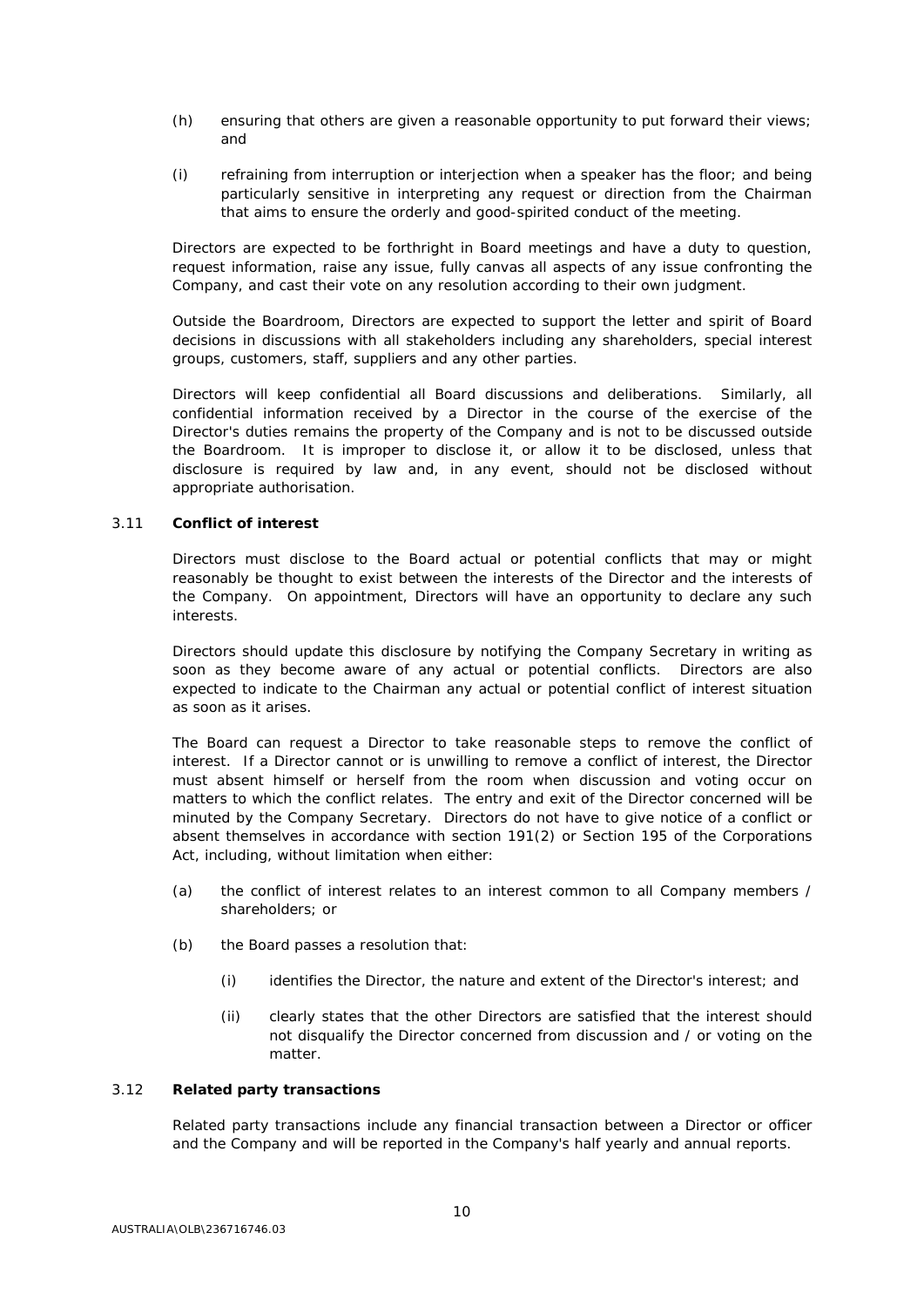In general, the Corporations Act requires related party transactions to be approved by the shareholders; the Board cannot, except in certain limited circumstances, approve these transactions. Examples of exemptions to this requirement occur where the financial benefit is given on arm's length terms, or is considered to be reasonable remuneration to an officer or employee.

The Board has resolved that where applications are made by a related party to a Director or officer of the Company then the Director or officer shall exclude himself / herself from the approval process.

"Related party" for this process has the meaning given to that term in Section 228 of the Corporations Act and includes:

- (a) a spouse or de facto spouse of the Director or officer; or
- (b) a parent, son or daughter of the Director or officer or their spouse or de facto spouse; or
- (c) an entity over which the Director or officer or a related party defined in (a) or (b) has a controlling interest.

#### 3.13 **Emergency contact procedures**

As there is the occasional need for urgent decisions, Directors should leave with the Company Secretary any contact details, either for themselves or for a person who knows their location, so that all Directors can be contacted within 24 hours in cases of a written resolution or other business.

#### <span id="page-10-0"></span>4. **BOARD COMMITTEES**

When the size of the Company and the scale of its activities warrant it (in the opinion of the Board, from time to time), the Board will institute the following Board Committees:

- (a) Audit and Risk Committee; and
- (b) Remuneration and Nomination Committee.

If these Board Committees are established, separate charters for each Board Committee will be established. Nevertheless, the Board has the ability to alter the roles of each Board Committee as it sees fit.

As at the date of this Corporate Governance Plan, the Board has not established any Board Committees.

#### <span id="page-10-1"></span>5. **THE ROLE OF THE CHAIRMAN**

The Chairman of the Board will be an independent Director. The Chairman's role is a key one within the Company. The Chairman is considered the "lead" Director and utilises their experience, skills and leadership abilities to facilitate the governance processes.

There are two main aspects to the Chairman's role - the Chairman's role within the Boardroom and the Chairman's role outside the Boardroom.

#### 5.1 **Chairman's role inside the boardroom**

Inside the Boardroom, the role of the Chairman is to:

(a) establish the agenda for Board meetings in consultation with the MD / CEO;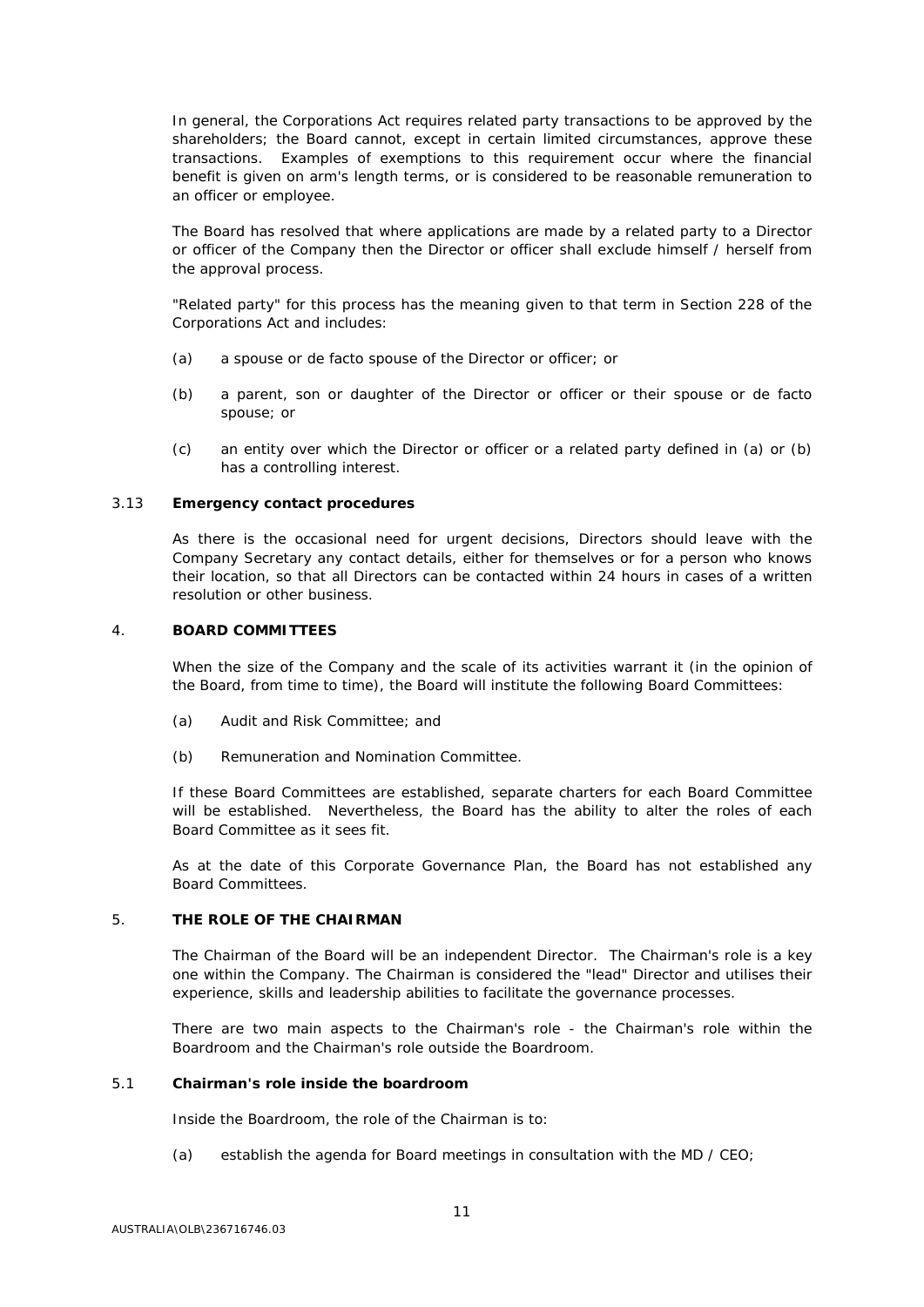- (b) chair Board meetings;
- (c) be clear on what the Board has to achieve, both in the long and short term;
- (d) provide guidance to other Board members about what is expected of them;
- (e) ensure that Board meetings are effective in that:
	- (i) the right matters are considered during the meeting (for example, strategic and important issues);
	- (ii) matters are considered carefully and thoroughly;
	- (iii) all Directors are given the opportunity to effectively contribute; and
	- (iv) the Board comes to clear decisions and resolutions are noted;
- (f) brief all Directors in relation to issues arising at Board meetings;
- (g) ensure that the decisions of the Board are implemented properly; and
- (h) ensure that the Board behaves in accordance with the code of conduct set out in clause [3.9](#page-7-0) above ;

#### 5.2 **Chairman's role outside the boardroom**

Outside the Boardroom, the role of the Chairman is to:

- (a) in conjunction with the MD / CEO, undertake appropriate public relations activities;
- (b) be the spokesperson for the Company at its annual general meetings and in the reporting of performance and profit figures;
- (c) be the major point of contact between the Board and the MD / CEO;
- (d) be kept fully informed of current events by the MD / CEO on all matters which may be of interest to Directors;
- (e) regularly review with the MD / CEO, and such other senior officers as the MD / CEO recommends, progress on important initiatives and significant issues facing the Company; and
- (f) provide mentoring for the MD / CEO.

# <span id="page-11-0"></span>6. **THE ROLE OF THE COMPANY SECRETARY**

The Company Secretary is charged with facilitating the Company's corporate governance processes and so holds primary responsibility for ensuring that the Board processes and procedures run efficiently and effectively.

The Company Secretary is accountable to the Board, through the Chairman, on all governance matters and reports directly to the Chairman as the representative of the Board. The Company Secretary is appointed and dismissed by the Board and all Directors have a right access to the Company Secretary.

The tasks of the Company Secretary shall include:

- (a) Meetings and Minutes
	- (i) notifying the Directors in advance of a meeting of the Board;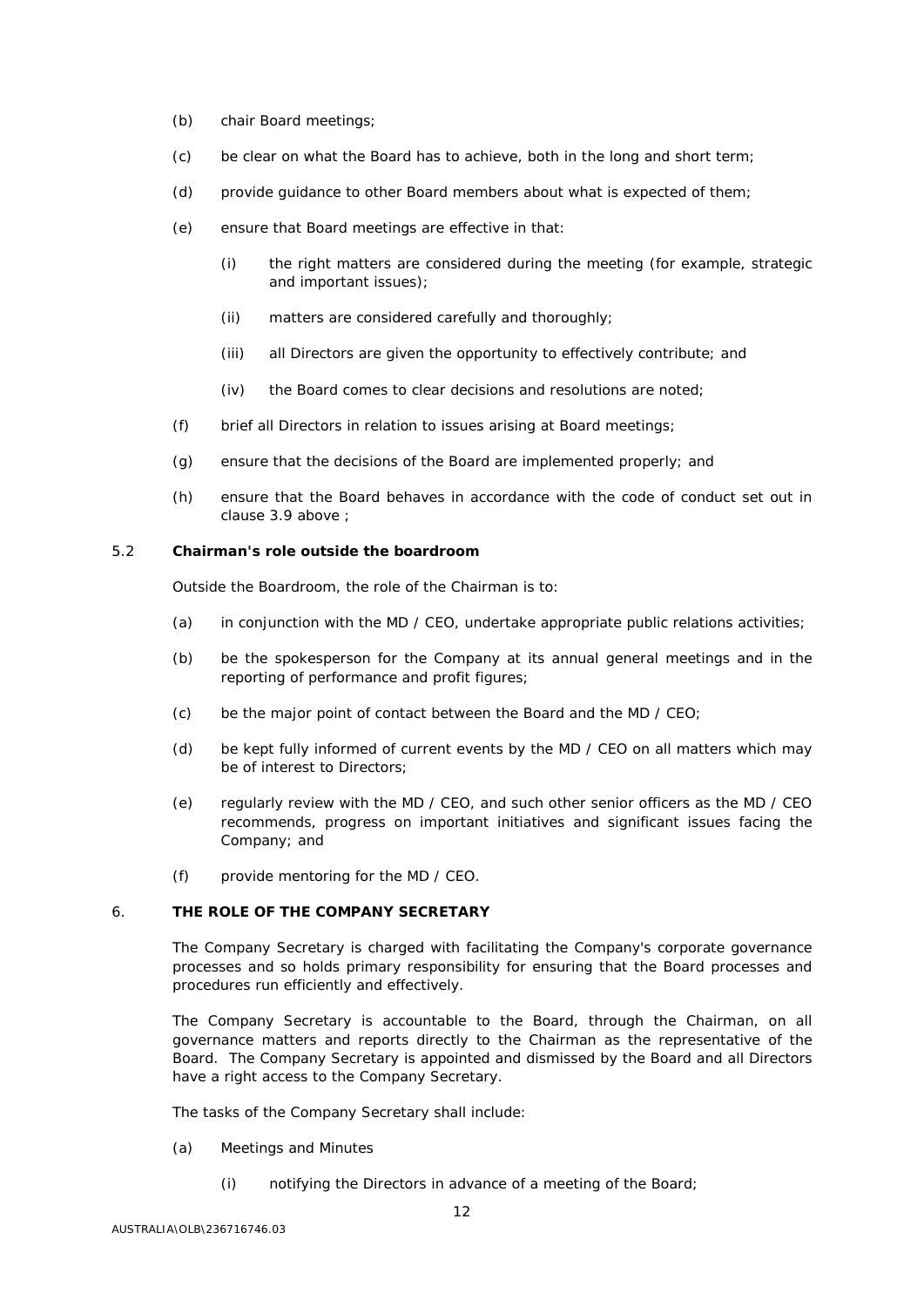- (ii) ensuring that the agenda and Board papers as and when they are required, are prepared and forwarded to Directors prior to Board meetings;
- (iii) recording, maintaining and distributing the minutes of all Board and Board Committee meetings as required;
- (iv) maintaining a complete set of Board papers at the Company's main office, preparing for and attending all annual and extraordinary general meetings of the Company; and
- (v) recording, maintaining and distributing the minutes of all general meetings of the Company.
- (b) Compliance
	- (i) overseeing the Company's compliance program and ensuring the Company's compliance and reporting obligations are met;
	- (ii) ensuring all requirements of Australian Securities and Investments Commission, the Australian Taxation Office and any regulatory bodies are fully met; and
	- (iii) providing counsel on corporate governance principles and Director liability.
- (c) Governance Administration
	- (i) maintaining a register of Company policies as approved by the Board;
	- (ii) maintaining, updating and ensuring that all Directors have access to an upto-date copy of the Board Charter and any associated governance documentation;
	- (iii) maintaining the complete list of the delegations of authority;
	- (iv) reporting at Board meetings the documents executed under a power of attorney, or under the common seal; and
	- (v) any other services the Chairman or Board may require.

# <span id="page-12-0"></span>7. **THE ROLE OF THE MD / CEO**

The MD / CEO is responsible for the attainment of the Company's goals and vision for the future, in accordance with the strategies, policies, programs and performance requirements approved by the Board. The position reports directly to the Board.

The MD / CEO's primary objective is to ensure the ongoing success of the Company through being responsible for all aspects of the management and development of the Company. The MD / CEO is of critical importance to the Company, in guiding the Company to develop new and imaginative ways of winning and conducting business. The MD / CEO must have the industry knowledge and credibility to fulfil the requirements of the role.

The MD / CEO will, as and when the size, nature and scale of the Company's activities requires it (in the opinion of the Board, from time to time), manage a team of executives responsible for all functions contributing to the success of the Company.

The MD / CEO's specific responsibilities will include: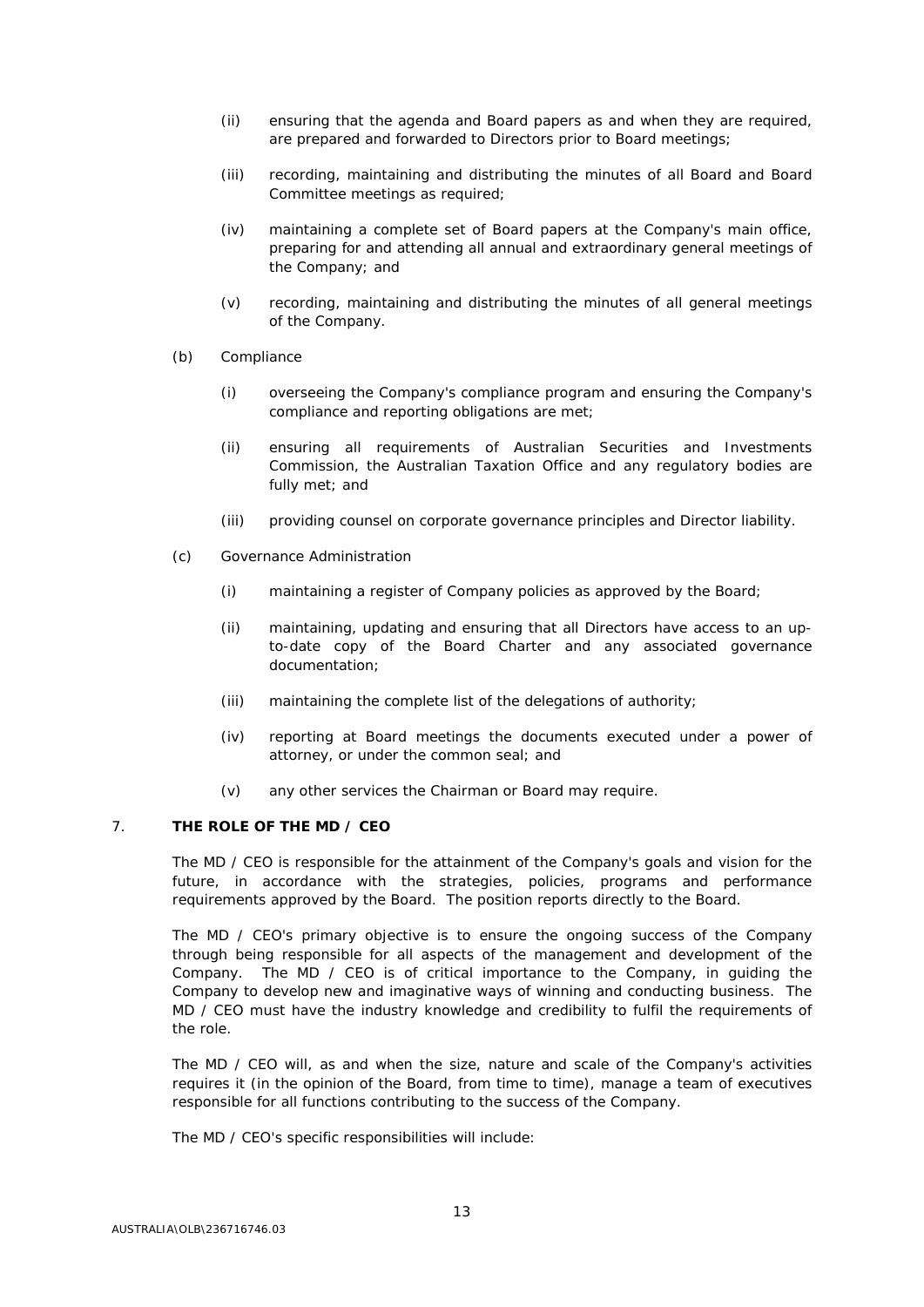- (a) in conjunction with the Board, development of the Company's vision, values, and goals;
- (b) responsibility for the achievement of corporate goals and objectives;
- (c) development of short, medium and long term corporate strategies and planning to achieve the Company's vision and overall business objectives;
- (d) preparation of business plans and reports with the senior management;
- (e) in conjunction with the Board, development of the definition of "ongoing corporate strategy";
- (f) implementing and monitoring strategy and reporting and presenting to the Board on current and future initiatives;
- (g) advising the Board regarding the most effective organisational structure and overseeing its implementation;
- (h) assessment of business opportunities of potential benefit to the Company;
- (i) responsibility for proposals for major capital expenditure to ensure their alignment with corporation strategy and justification on economic grounds;
- (j) ensuring that the Company sustains a competitive advantage through maximising available resources, encouraging staff commitment and strategically aligning the corporate culture with the Company's goals and objectives;
- (k) establish and maintain effective and positive relationships with Board members, shareholders, customers, suppliers and other government and business liaisons;
- (l) undertake the role of key Company spokesperson;
- (m) recommend policies to the Board in relation to a range of organisational issues including delegations of authority, consultancies and performance incentives;
- (n) ensure statutory, legal and regulatory compliance and comply with corporate policies and standards;
- (o) ensure appropriate risk management practices and policies are in place;
- (p) develop and motivate direct reports and their respective teams;
- (q) select and appoint key staff as and when required (direct reports); and
- (r) ensure there is an appropriate staff appraisal system in place in the Company.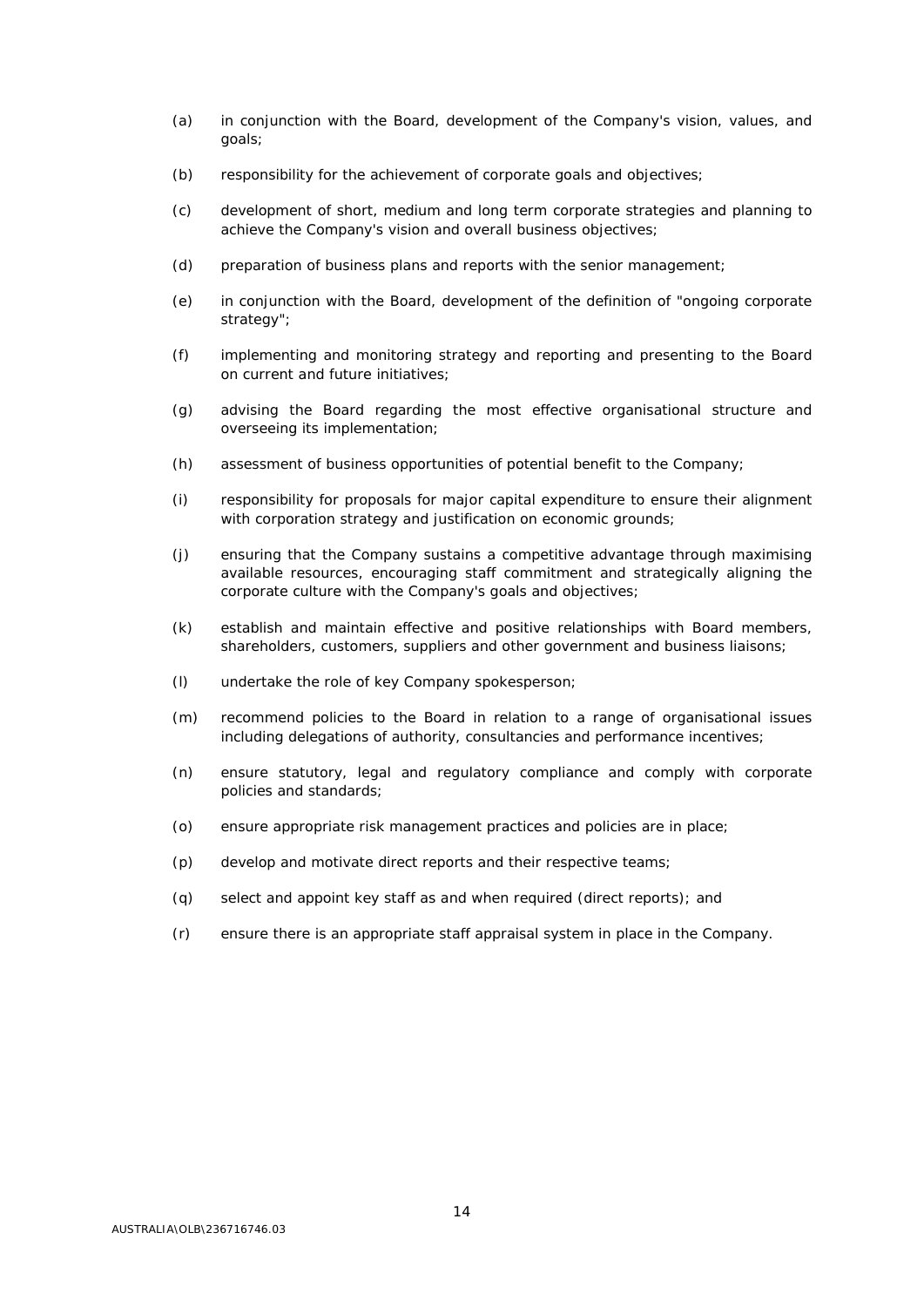# **PART B – BOARD PROCESSES**

# <span id="page-14-0"></span>8. **BOARD MEETINGS**

Board meetings are a fundamental component of governance processes. Each Board meeting is critical, as it is the main opportunity for Directors to:

- (a) obtain and exchange information with the senior management team;
- (b) obtain and exchange information with each other; and
- (c) make decisions.

The Board meeting agenda is equally as important because it shapes the information flow and subsequent discussion.

# 8.2 **Board meeting frequency**

Given the size of the Company and the scale of its activities, the Board will meet approximately six times per year but not less than three times per year and, unless otherwise agreed, any Board Committees will generally meet on a quarterly basis.

Where Board and, if any Board Committees have been established, Board Committee meetings are scheduled for the same month, where possible, Board Committee meetings will precede the Board meeting by at least one week to allow the circulation of the minutes of the Board Committee meeting to the Board prior to the Board meeting.

#### 8.3 **Board meeting time and location**

The Board usually meets at the offices of the Company in Australia. Board meetings commencement time will vary depending on the agenda of each individual meeting, the availability of key participants and the location in which the meeting is taking place.

#### 8.4 **Board meeting cycle**

When the size of the Company and the scale of its activities warrants it, and to assist the smooth running of Board processes, the Board will adopt an indicative monthly cycle as set out in the table below. The indicative cycle gives Board members seven days to review the agenda and Board papers to save valuable time at meetings by being prepared for discussions and allowing them to seek clarification or further information in advance on ambiguous items.

Under normal circumstances and when warranted, Board meetings shall follow the following monthly cycle:

| <b>ITEM</b>                                                         | <b>DAY</b> |
|---------------------------------------------------------------------|------------|
| Draft agenda prepared by the Company Secretary                      |            |
| Company Secretary updates actions arising from the previous meeting |            |
| Company Secretary reviews the proposed agenda with the Chairman     |            |
| Board papers and agenda are finalised                               |            |
| Board papers are printed                                            |            |
| All Board papers are circulated to Board meeting attendees          |            |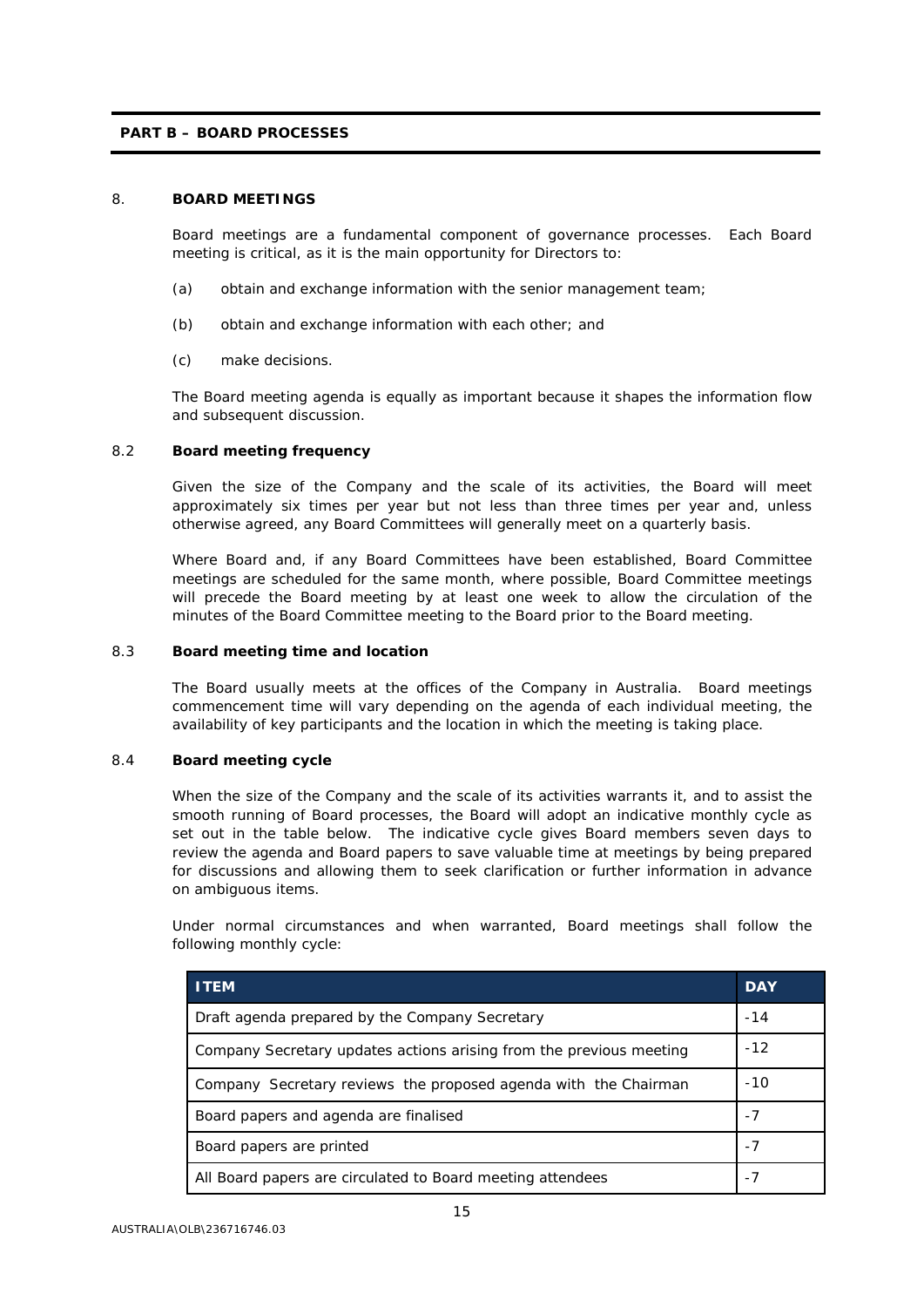| <b>ITEM</b>                     | <b>DAY</b> |
|---------------------------------|------------|
| Board meeting                   |            |
| Draft minutes sent to Chairman  | 3 to 5     |
| Draft minutes sent to Directors | 6 to 10    |

All days indicated are calculated in relation to the Board meeting day (day zero).

This is an indicative cycle only. The actual timing of events in the lead up to and follow up from Board meetings will depend on the circumstances surrounding each individual meeting.

#### 8.5 **Conduct of Board meetings**

The Chairman will determine the degree of formality required at each Board meeting, while maintaining the decorum of such meetings. As such, the Chairman will:

- (a) ensure that all members are heard;
- (b) retain sufficient control to ensure that the authority of the Chair is recognised. This may require a degree of formality to be introduced if this is necessary to advance the discussion;
- (c) take care that the decisions are properly understood and well recorded; and
- (d) ensure that the decisions and debate are completed with a formal resolution recording the conclusions reached.

#### 8.6 **Quorum and voting at Board meetings**

In order for a decision of the Board to be valid, a quorum of Directors must be present. A quorum will be two (2) Directors present, in person or by audio or audio-visual communication or as otherwise stipulated in the Constitution.

A resolution of the Board is passed if a majority votes cast by Directors who are present and entitled to vote are cast in favour of it.

#### 8.7 **Written resolution**

If all the Directors entitled to receive notice of a Board meeting and to vote on the resolution sign a document containing a statement that they are in favour of the resolution set out in the document, a Board resolution in those terms is passed at the time when the last Director signs.

#### <span id="page-15-0"></span>9. **BOARD MEETING AGENDAS**

#### 9.1 **Agenda content**

An agenda will be prepared for each Board and Committee meeting.

### 9.2 **Agenda preparation**

The Company Secretary, in consultation with the Chairman and the MD / CEO, is responsible for preparing an agenda for each Board meeting. However, any Director may request items to be added to the agenda for upcoming meetings.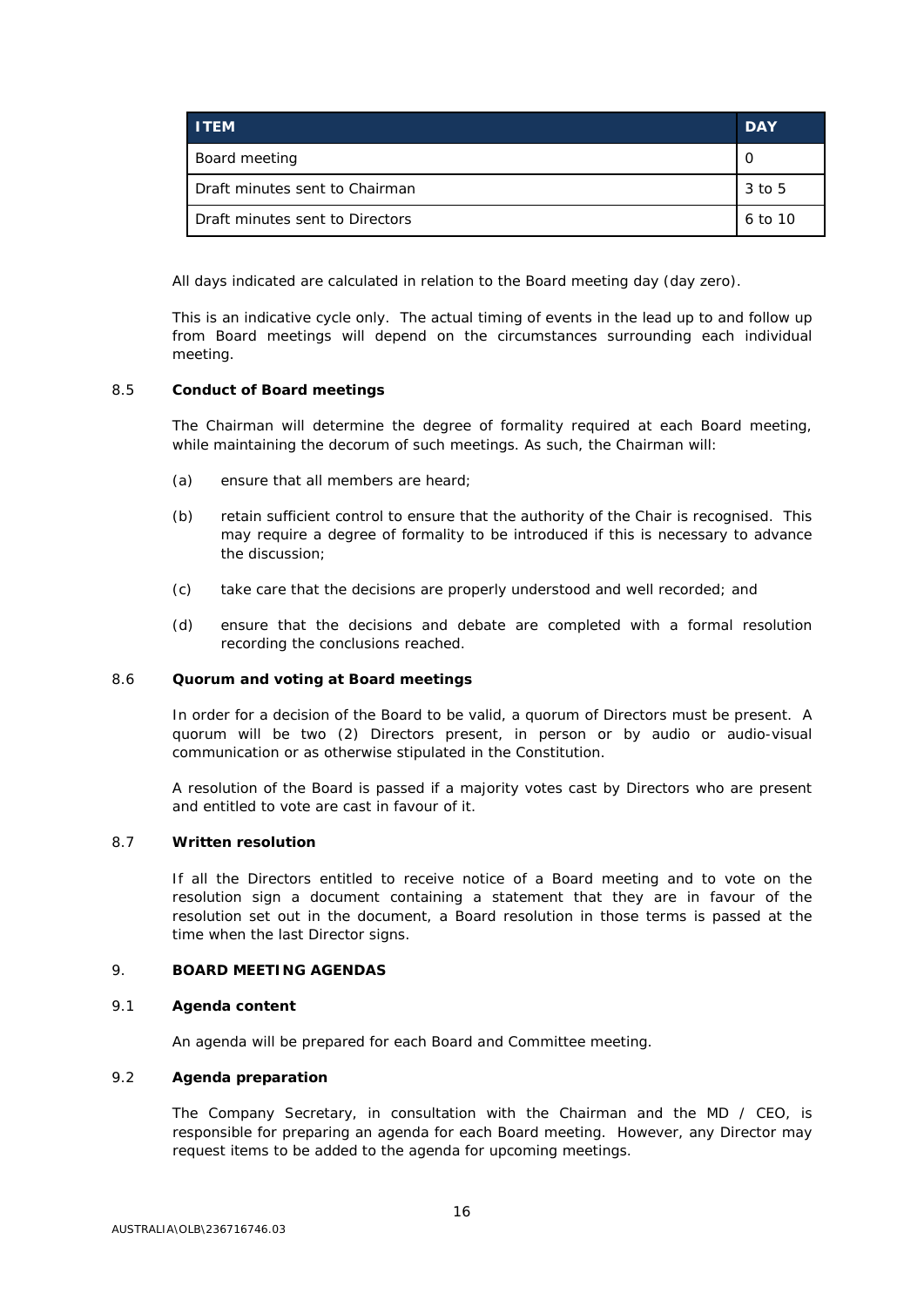#### <span id="page-16-0"></span>10. **BOARD PAPERS**

#### 10.1 **Preparation and circulation of Board papers**

The Company Secretary, together with the MD / CEO, is responsible for the preparation and circulation of Board papers should they be required. The Board papers if so required will be circulated to Directors prior to the Board meeting. If a Board paper relates to a matter in which there is a known conflict of interest with a particular Director, then the relevant Board paper will be removed by the Company Secretary on the instructions of the Chairman, from the set of Board papers sent to that Director. In the case of the Chairman having a conflict of interest, the Board will appoint another Director to make final decisions on the forwarding of Board papers to the Chairman.

#### 10.2 **Retention of Board papers**

The Company Secretary maintains a complete set of Board papers at the Company's headquarters. Individual Directors may also retain their own Board papers in a secure location.

#### <span id="page-16-1"></span>11. **BOARD MINUTES**

Minutes are to be a concise summary of the matters discussed at a Board Meeting. Minutes will contain a brief reference to relevant Board papers tabled plus any official resolutions adopted by Directors. All decisions will be recorded in the minutes by means of a formal resolution.

#### <span id="page-16-2"></span>12. **BOARD CALENDAR**

In order to provide an even distribution of work over each financial year, the Board will adopt a twelve-month Board calendar. Included will be all scheduled Board and Board Committee meetings, as well as major corporate and Board activities to be carried out in particular months. Once initiated, it will be updated and approved by the Board prior to the start of each financial year.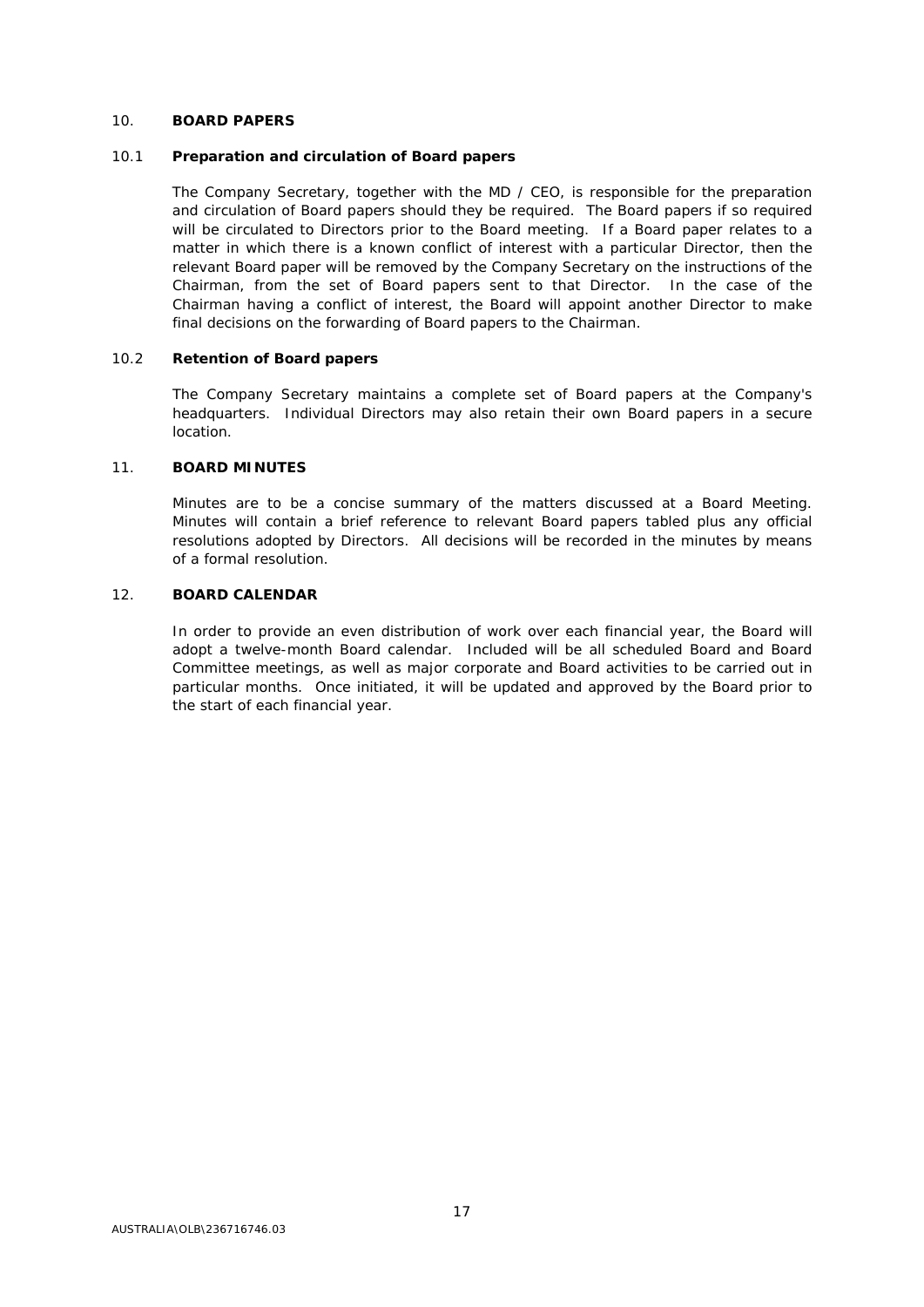#### **PART C – KEY BOARD FUNCTIONS**

# <span id="page-17-0"></span>13. **THE BOARD AND STRATEGY**

The Board will approve a formal strategic planning process that articulates the respective roles and levels of involvement of the Board, senior management and other employees and will review the strategic plan of the Company on a regular basis.

#### <span id="page-17-1"></span>14. **CONTACTS AND ADVISORY ROLE**

#### 14.1 **MD / CEO advisory role**

It is recognised that a key directorial duty is providing a sounding Board for MD / CEO ideas and challenges. Recognising that the MD / CEO-Board relationship is critical to effective corporate governance, Directors should provide frank and honest advice to the MD / CEO. It is expected that the Chairman will play a key part of this role and will maintain regular contact with the MD / CEO.

All advice should be constructive in nature and provided in a positive manner. Where appropriate, Directors should recommend possible alternative advisers if they do not feel adequately trained to assist.

#### <span id="page-17-2"></span>15. **PROTOCOL FOR INTERACTION WITH INTERNAL AND EXTERNAL PARTIES**

#### 15.1 **Media contact and comment**

The Board has designated the MD / CEO or the Chairman (where appropriate) to speak to the press on matters associated with the Company. In speaking to the press, the MD / CEO or the Chairman will not comment on price sensitive information that has not already been disclosed to a relevant authority, but they may clarify previously released information. To assist in safeguarding against the inadvertent disclosure of price sensitive information, the MD / CEO and the Chairman will be informed of what the Company has previously disclosed to the market on any issue prior to briefing anyone outside the Company.

Subject to the policies of the Board and any committee that the Board may appoint from time to time, the Chairman is authorised to comment on:

- (a) annual and half yearly results at the time of the release of the annual or half yearly report;
- (b) resolutions to be put to General Meetings of the Company;
- (c) changes in Directors, any matter related to the composition of the Board or Board processes;
- (d) any speculation concerning Board meetings or the outcomes of Board meetings; and
- (e) other maters specifically related to shareholders.

Subject to the policies of the Board and any Board Committee that the Board may appoint from time to time, the MD / CEO is authorised to comment on:

- (a) the Company's future outlook;
- (b) any operational matter;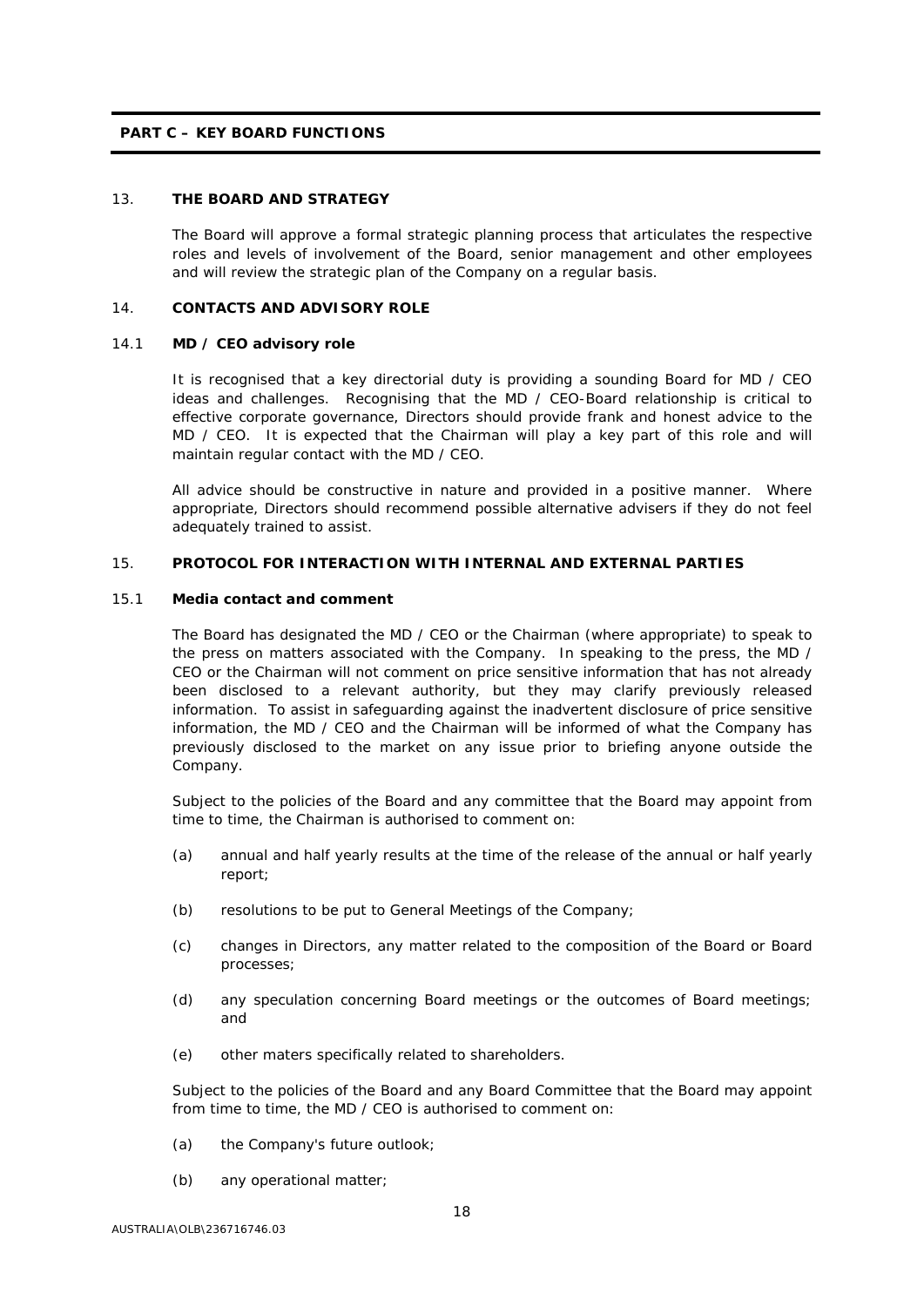- (c) media queries concerning operational issues which reflect either positively or negatively on the Company;
- (d) proposed or actual legal actions; and
- (e) queries and general discussion concerning the Company's industry.

# 15.2 **External communications including analyst briefings and responses to shareholder questions**

The Company discloses its financial and operational results to the market each year, half year and quarter, as well as informing the market of other events throughout the year as they occur. Annual, half yearly and quarterly financial reports, media releases and AGM speeches are all lodged with the appropriate authority. As all financial information is disclosed, the Company will only comment on factual errors in information and underlying assumptions when commenting on market analysts' financial projections, rather than commenting on the projections themselves.

In addition to the above disclosures, the Company does conduct briefings and discussions with analysts and institutional investors. However, price sensitive information will not be discussed unless that particular information has been previously formally disclosed to the market via an announcement. Slides and presentations used in briefings will also be released immediately prior to the briefing to the market.

After the conclusion of each briefing or discussion, if any price sensitive information was disclosed it will be announced immediately to the market.

#### 15.3 **Hospitality and gifts**

While the Company recognises the need from time to time to give or accept customary business courtesies in accordance with ethical business practices, Directors and officers will not solicit such courtesies and will not accept gifts, services, benefits or hospitality that might influence, or appear to influence, the Directors' and officers' conduct in representing the Company.

### <span id="page-18-0"></span>16. **DELEGATION OF AUTHORITY**

Directors are responsible for any delegations of their responsibilities with regard to corporate operations. As such, they decide as a Board which Company matters are delegated to either specific Directors or management. In addition, they outline what controls are in place to oversee the operation of these delegated powers.

As a consequence, individual Directors have no individual authority to participate in the day-to-day management of the Company, including making any representations or agreements with member companies, suppliers, customers, employees or other parties or organisations.

The exception to this principle occurs where the Board explicitly delegates an authority to the Director individually. Additionally, it is recognised that all Executive Directors will carry significant delegated authority by virtue of their management position.

Similarly, Board Committees and their members require specific delegations from the Board as a whole and these will be contained in each Board Committee's respective charter / terms of reference (as the case may be).

#### 16.1 **General power to delegate**

In general, the Board delegates all powers and authorities required to effectively and efficiently carry out the Company's business. Listed below are the exceptions to these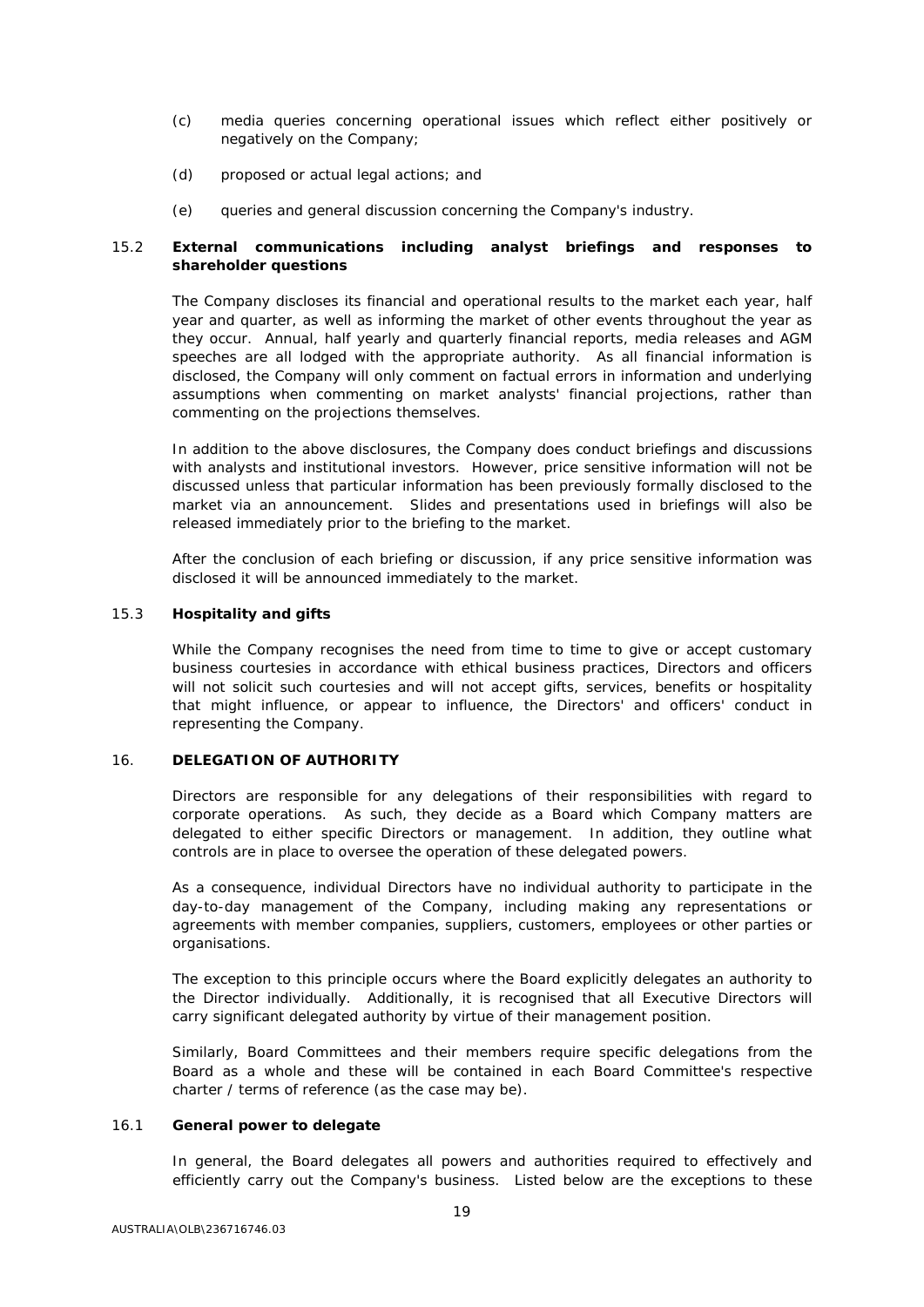delegations, whereby the Board or appropriate Board Committee reserves certain of its powers.

#### 16.2 **Decisions requiring Board approval**

In addition to those decisions requiring approval pursuant to the respective Board Committee charters, the following decisions must be referred to the Board for approval:

- (a) Directors acquiring or selling shares of the Company;
- (b) issuing shares of the Company;
- (c) acquiring, selling or otherwise disposing of property in excess of the amount set out in the Company's approval matrix;
- (d) founding, acquiring or selling subsidiaries of or any company within the Company, participating in other companies or dissolving or selling the Company's participation in other companies (including project joint ventures);
- (e) acquiring or selling patent rights, rights in registered trademarks, licences or other intellectual property rights of the Company;
- (f) founding, dissolving or relocating branch offices or other offices, plants and facilities;
- (g) starting new business activities, terminating existing business activities or initiating major changes to the field of the Company's business activities;
- (h) approving and / or altering the annual business plan (including financial planning) for the Company or any part of the Company;
- (i) taking or granting loans which exceed the amount set out in the Company's approval matrix (including, without limitation, the placing of credit orders, issuing of promissory notes or loans against IOUs);
- (j) granting securities of any type;
- (k) granting loans to Company officers or employees and taking over guarantees for the Company's officers and employees;
- (l) entering into agreements for recurring, voluntary, or additional social benefits, superannuation agreements or agreements for general wage and salary increases;
- (m) determining the total amount of bonuses and gratuities for Company officers and employees;
- (n) determining the appointment, termination, prolongation of employment or amendment to conditions of employment of members of the Board; and
- (o) granting or revoking a power of attorney or limited authority to sign and / or act on behalf of the Company.

#### <span id="page-19-0"></span>17. **MONITORING**

Another essential function of the Board is to monitor the performance of the Company in implementing its strategy and overall operational performance.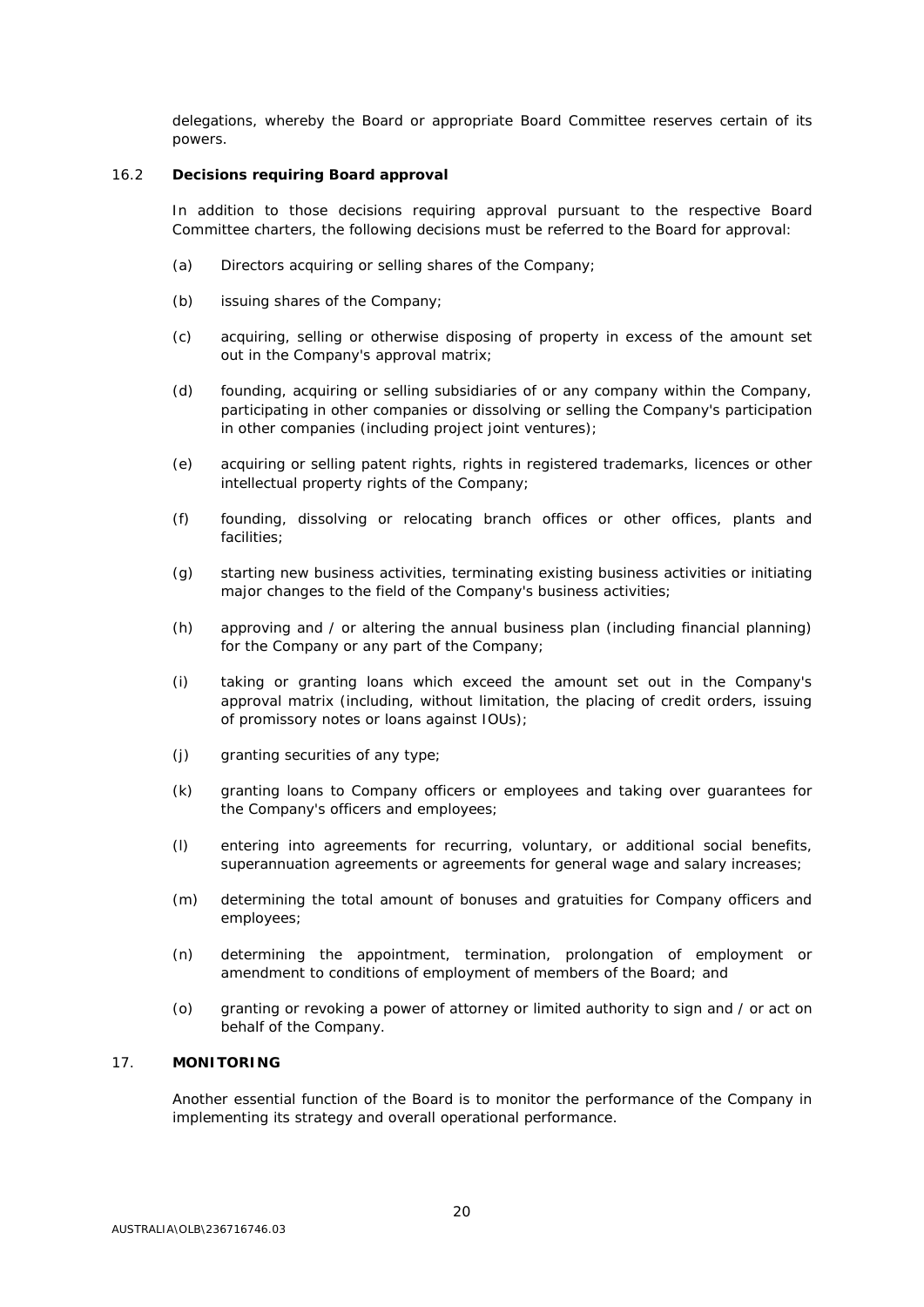#### <span id="page-20-0"></span>18. **RISK AND COMPLIANCE MANAGEMENT**

The Board is charged with overseeing, reviewing and ensuring the integrity and effectiveness of the Company's risk and compliance systems.

The Board has an external independent auditor who is responsible for verifying the Company's compliance systems and reporting to the Board on those systems. The MD / CEO is responsible for implementing appropriate risk systems within the Company. The MD / CEO is required to assess risk management and associated internal compliance and control procedures and report to the Board on whether any risks are being managed ineffectively. Aspects of this process may be delegated.

The Company's risk management system will be based on Australian Standard AS/NZS4360:2004.

Risk management is considered a key governance and management process. It is not an exercise merely to ensure regulatory compliance. Therefore, the primary objectives of the risk management system at the Company will be to ensure:

- (a) all major sources of potential opportunity for and harm to the Company (both existing and potential) are identified, analysed and treated appropriately;
- (b) business decisions throughout the Company appropriately balance the risk and reward trade off;
- (c) regulatory compliance and integrity in reporting is achieved; and
- (d) senior management, the Board and investors understand the risk profile of the Company.

In line with these objectives, the risk management system covers:

- (a) operations risk;
- (b) financial reporting; and
- (c) compliance.

The MD / CEO reviews all major strategies and purchases for their impact on the risk facing the Company and makes appropriate recommendations to the Board. The Board annually reviews the effectiveness of this risk management framework and its operations to update its risk profile. This occurs in conjunction with the strategic planning process.

In addition, the Board undertakes a quarterly review of the following areas of risk that the Board has identified as potentially having an adverse impact on the Company's business:

- (a) operational risk;
- (b) environmental risk;
- (c) sustainability risk;
- (d) insurance risk;
- (e) litigation risk;
- (f) financial risk;
- (g) treasury and finance risks; and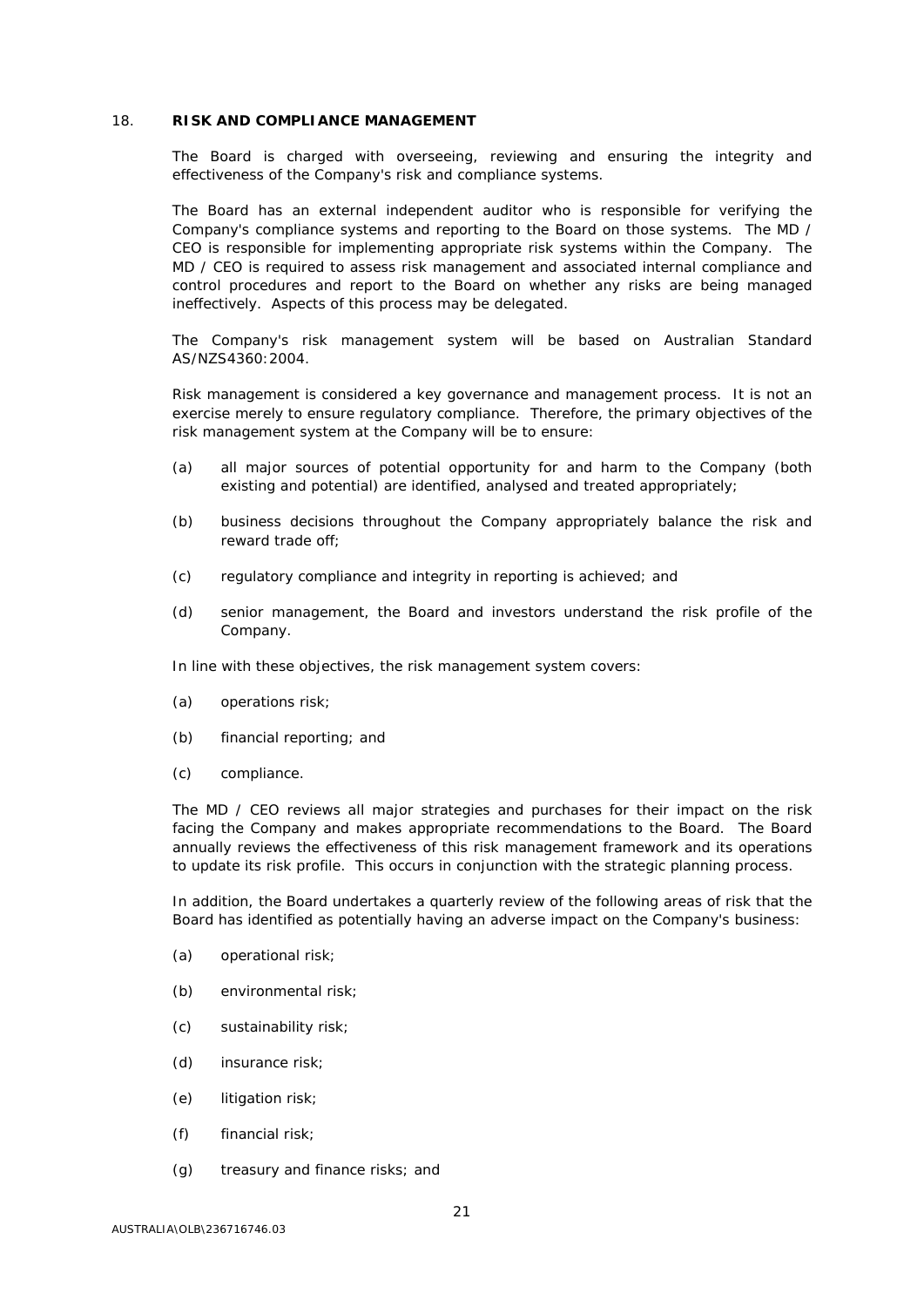(h) compliance risk.

#### <span id="page-21-0"></span>19. **FINANCIAL REPORTING**

#### <span id="page-21-1"></span>19.1 **Board responsibility for financial statements**

Responsibility for the Company's financial statements rests with the Board. The Board will review the Company's financial statements and reports, focusing on (amongst other things) any changes in accounting policies and practices, significant adjustments and compliance with accounting policies and standards and legal requirements.

Before the Board approves any of the Company's financial statements, as specified by Recommendation 4.2 of the Recommendations, before the Board approves any of the Company's financial statements, the MD / CEO and CFO will provide a written declaration to the Board that:

- (a) in their opinion, the financial records of the Company have been properly maintained;
- (b) in their opinion, the financial statements of the Company comply with applicable accounting standards and present a true and fair view of the Company's financial position and performance; and
- (c) their opinion has been formed on the basis of a sound system of risk management and internal control, which is operating effectively.

#### 19.2 **Board role in respect of external auditor**

As set out in rule 21.3 of the Constitution, the Board must cause the Company's financial report for each financial year to be audited and obtain an auditor's report. The eligibility, appointment, rotation, removal, remuneration, rights and duties of the auditor are regulated by Division 3 of Part 2M.3, Divisions 1 to 6 of Part 2M.4 and sections 1280, 1289, 1299B and 1299C of the Corporations Act.

The Board is responsible for the annual review of the appointment of the external auditor, their independence, the audit fee, and any matters regarding the external auditor's resignation or dismissal.

The Board will be responsible for:

- (a) reviewing the adequacy of accounting and financial controls together with the implementation of any recommendations of the external auditor about that;
- (b) meeting with the external auditors at least twice in each financial period without management being present and at any other time the Board considers appropriate;
- (c) discussing with the external auditor before the audit commences the nature and scope of the audit, and to ensuring coordination between the external auditor and the company's accounting staff;
- (d) determining that no management restrictions are being placed upon external auditor;
- (e) discussing problems and reservations arising from the interim and final audits, and any matters the auditors may wish to discuss (in the absence of management where necessary);
- (f) reviewing the external auditor's management letter and management's response;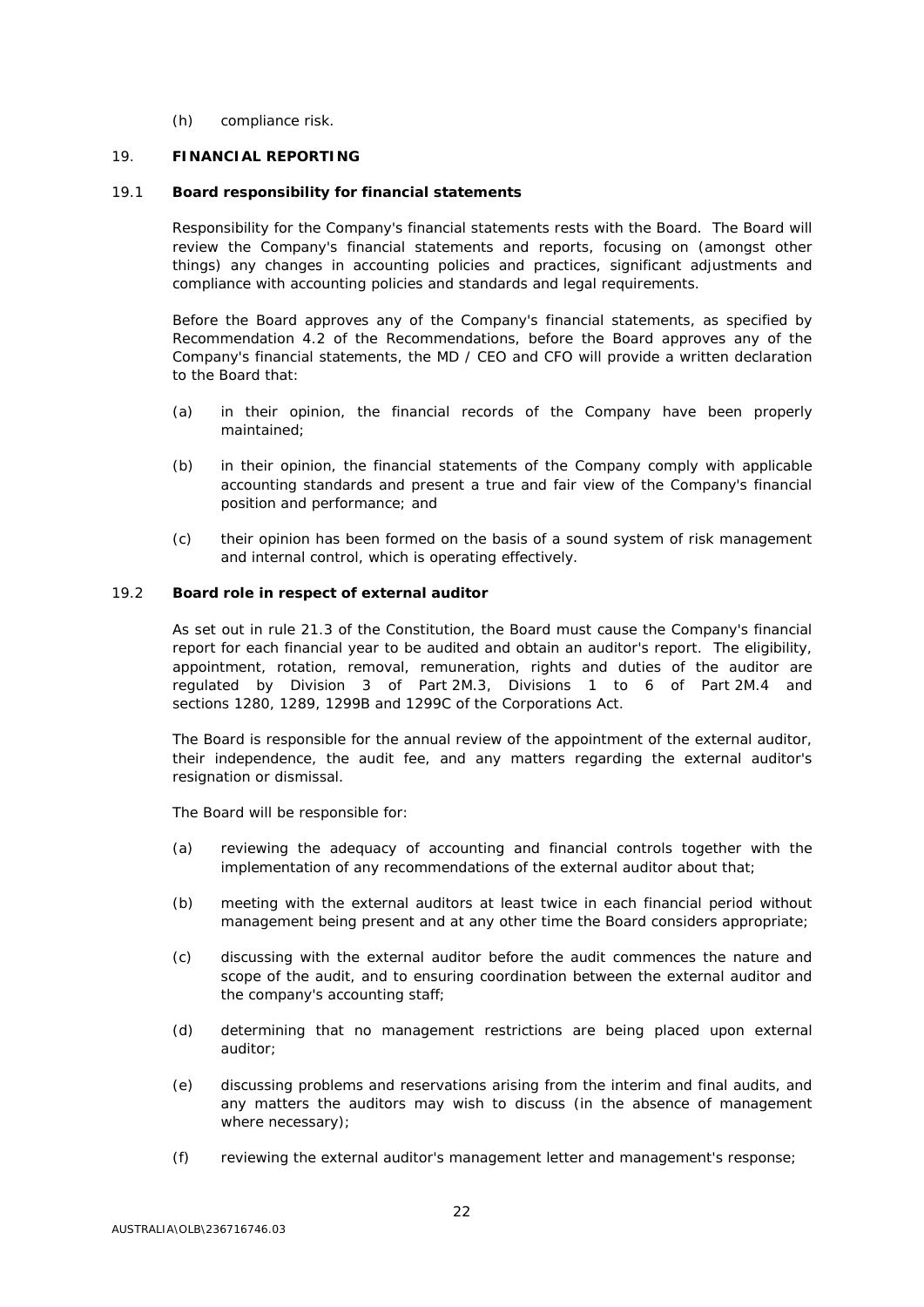- (g) ensuring adequate disclosure as may be required by law of the Committee's approval of all non-audit services provided by the external auditor;
- (h) ensuring that the external auditor prepares and delivers an annual statement as to their independence which includes details of all relationships with the Company; and
- (i) receiving from the external auditor, or any other regulatory body, their report on, among other things, critical accounting policies and alternative accounting treatment, prior to the filing of their audit report in compliance with the Corporations Act.

The Board may also appoint an internal audit function.

#### 19.3 **Selection of external auditor**

Should there be a vacancy for the position of external auditor, the Company, through the Board, will conduct a formal process, either general or selective, to select which audit firm will fill the vacancy.

Audit firms are evaluated in accordance with criteria, as appropriate from time to time, and are not assessed solely on the basis of who is cheapest, but on a number of issues such as:

- (a) skills and knowledge of the team proposed to do the work;
- (b) quality of work;
- (c) independence of the audit firm;
- (d) lead signing partner and independent review partner rotation and succession planning policy;
- (e) value for money; and
- (f) ethical behaviour and fair dealing.

# 19.4 **Appointment and removal of external auditor**

The Board identifies and recommends an appropriate external audit partner for appointment by the Board and/or the Company in general meeting. The appointment is made in writing.

The appointment or removal of any external auditor will be made in accordance with the Constitution.

#### 19.5 **Rotation of external audit partner**

The external auditor is required to rotate its audit partners so that no partner of the external auditor is in a position of responsibility in relation to the Company's accounts for a period of more than five consecutive years. Further, once rotated off the Company's accounts, no partner of the external auditor may assume any responsibility in relation to the Company's accounts for a period of three consecutive years. This requires succession planning on the part of the external auditor, a process in which the Company is involved.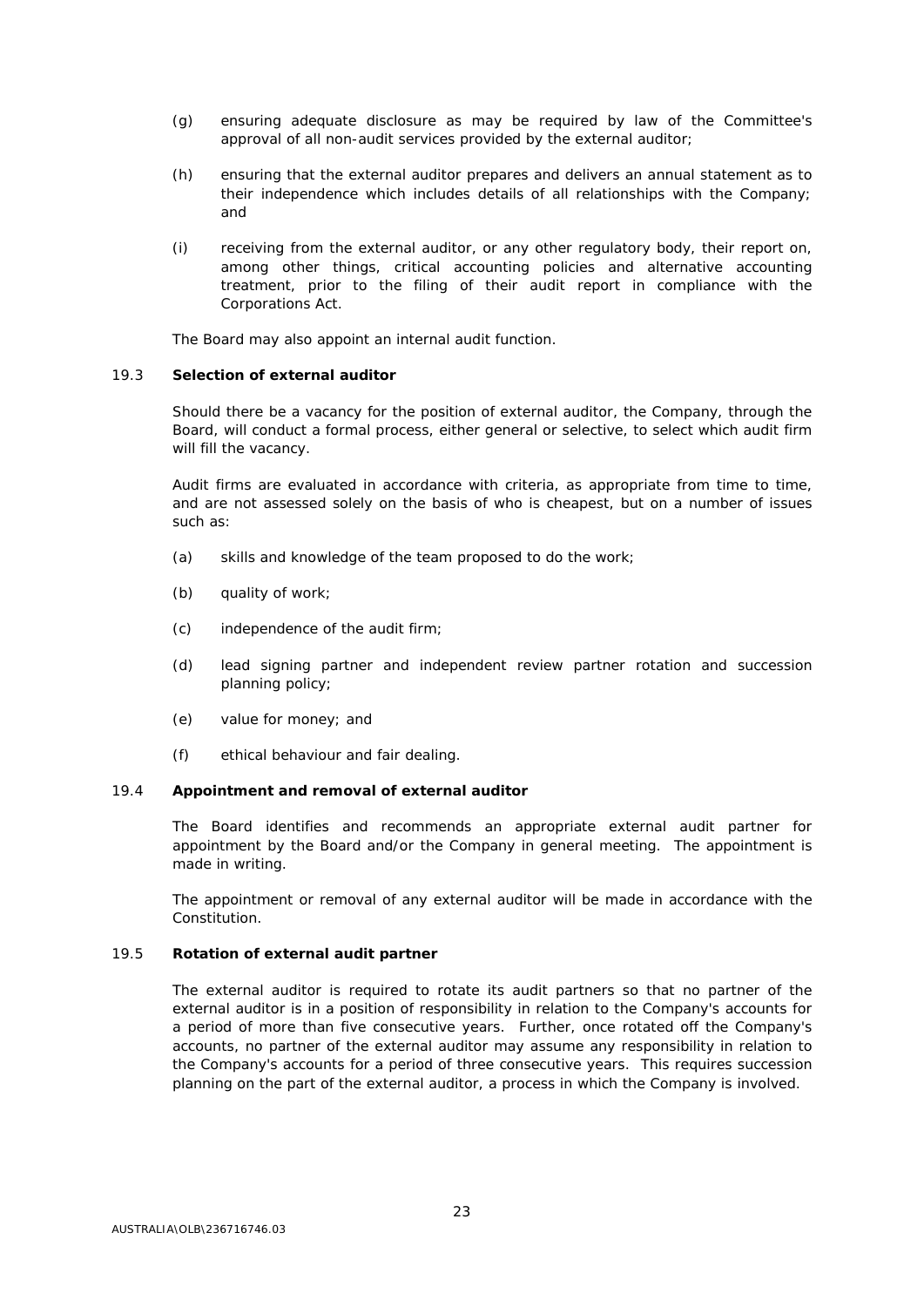# 19.6 **Attendance at annual general meetings**

The Company shall procure that the external auditor's lead engagement partner is present at annual general meetings to answer questions from shareholders about the conduct of the audit and the preparation and content of the auditor's report.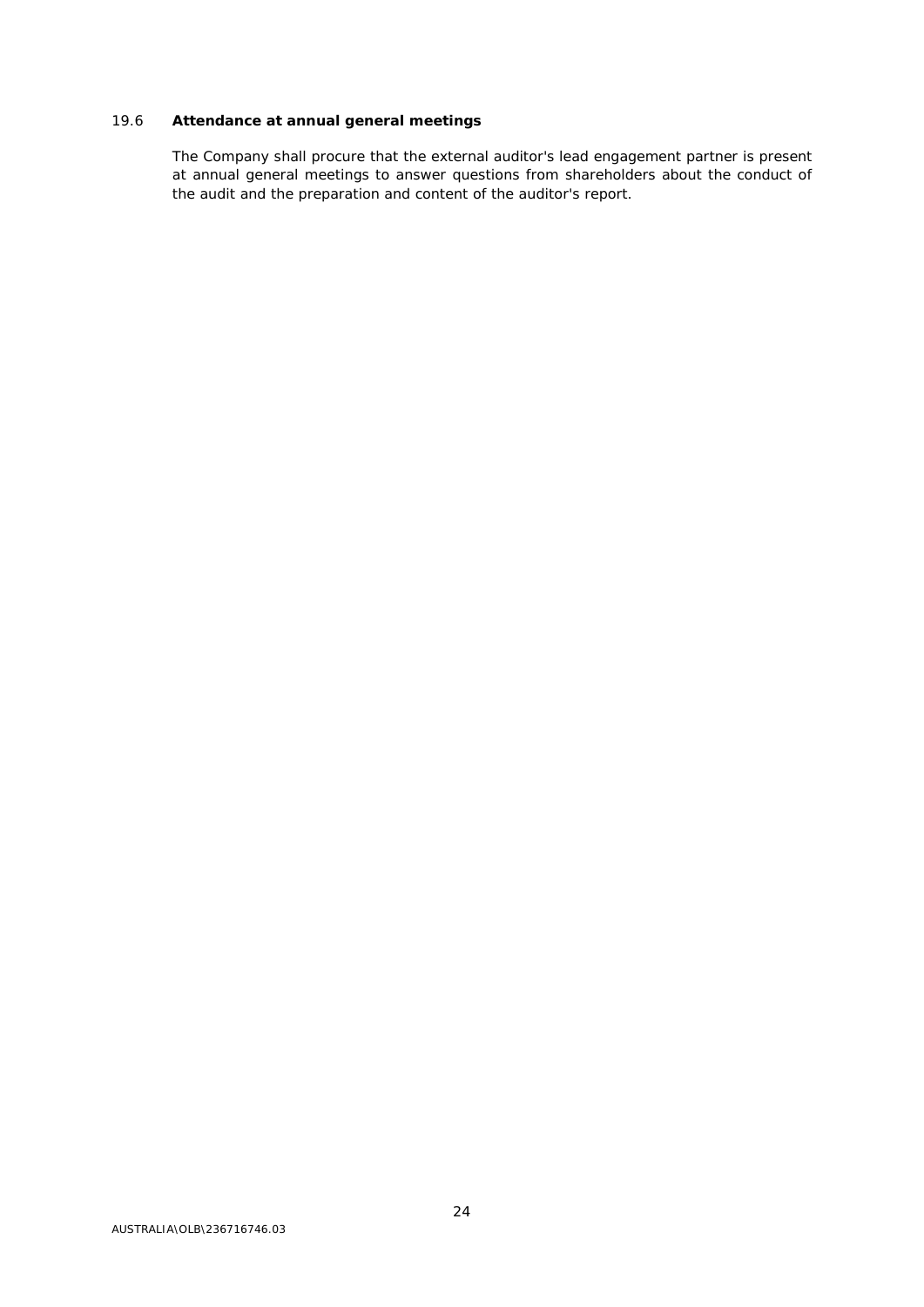#### **PART D – CONTINUING IMPROVEMENT**

# <span id="page-24-0"></span>20. **DIRECTOR PROTECTION**

#### 20.1 **Information seeking protocol**

Directors will adhere to the following protocol when seeking information:

- (a) approach the MD / CEO / Company Secretary to request the required data;
- (b) if the data is not forthcoming, approach the Chairman; and
- (c) if the information is still not forthcoming, write a letter to all Board members and the MD / CEO detailing the information that is required, purpose of the information, and who the Director intends to approach in order to obtain the information.

#### 20.2 **Access to professional advice**

Each Director is expected to exercise considered and independent judgment on the matters before them. To discharge this expectation a Director may, from time to time, need to seek independent, expert opinion on matters before them. All Directors have the individual authority to commit the company to up to \$5,000 per annum in professional advice.

Prior to seeking professional advice a Director shall inform the Chairman about the nature of the opinion or information sought, the reason for the advice, the terms of reference for the advice and the estimated cost of the advice. Where more than one Director is seeking advice about a single issue, the Chairman shall endeavour to coordinate the provision of the advice.

If the cost of professional advice is likely to exceed \$5,000, the Director shall seek authority from the Chairman prior to engaging an external expert. The Chairman has delegated authority to authorise expenditures up to \$10,000. If the Chairman withholds authorisation, the Director has the right to seek authority from the Board at the next Board meeting. If the cost of professional advice is likely to exceed \$10,000, then the Boards approval for the engagement of an external expert is required.

Advice so received should be received on behalf of the Board as a whole.

#### 20.3 **Access to Board papers**

The Directors have the right to access Board papers in accordance with the Corporations Act. Such access shall be provided on a timely basis.

#### 20.4 **Insurance**

The Company currently holds Directors' and Officers' Insurance Policies. The Company will ensure that all new Directors and Officers are included on the Company's insurance policies. The Company will also review the D&O Insurance Policies on at least an annual basis to ensure that they are sufficient.

#### <span id="page-24-1"></span>21. **BOARD AND SENIOR EXECUTIVE EVALUATION**

#### 21.1 **Evaluation process**

The Board considers the evaluation of its own and senior executive performance as fundamental to establishing a culture of performance and accountability. The common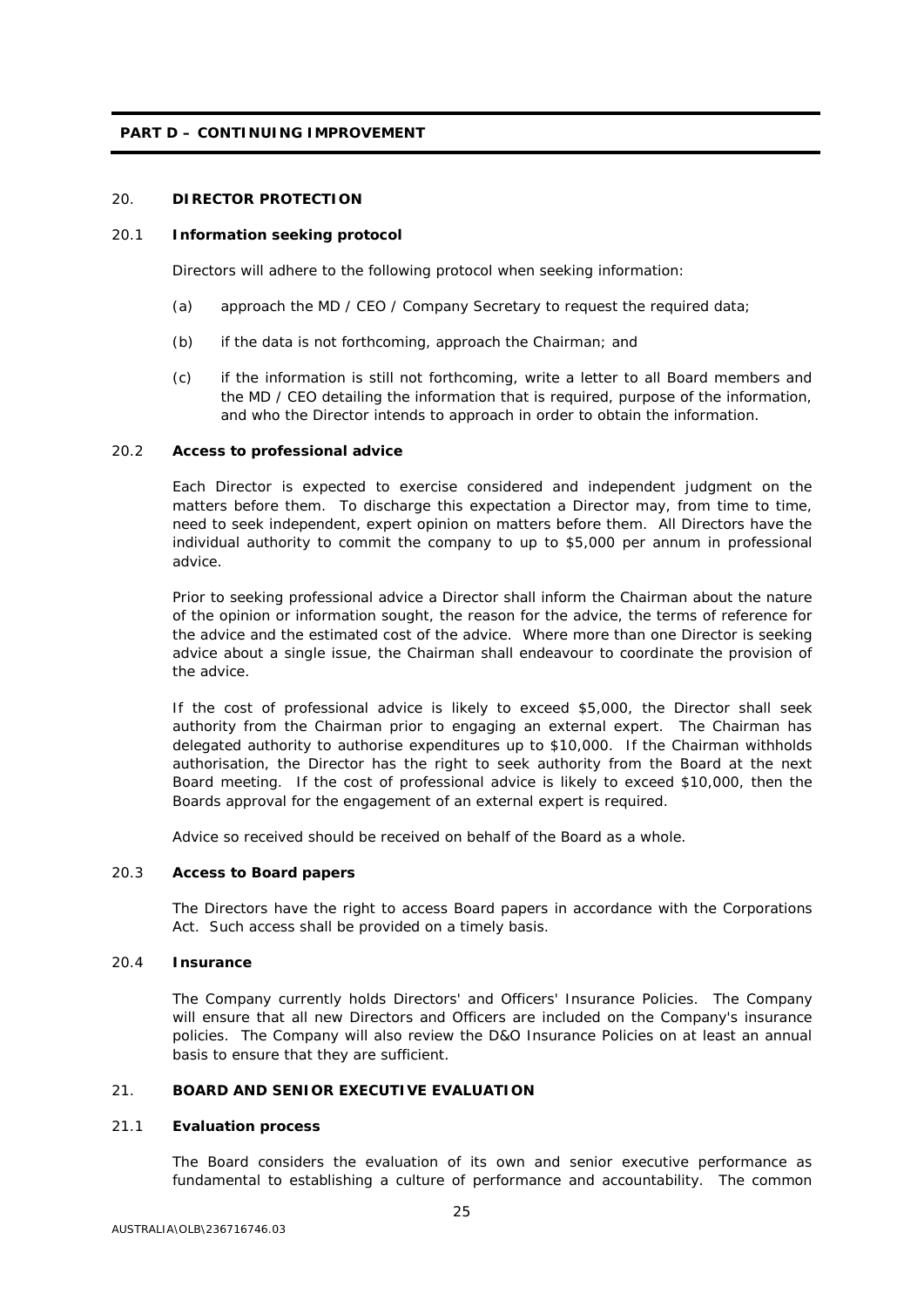process that guides evaluation at the Company is set out in Figure 1 below and ensures that those evaluated clearly understand performance expectations prior to the evaluation period.

A performance evaluation of the Board, its Committees, individual Directors and senior executives will be conducted on an annual basis.



# Figure 1: Performance Evaluation Cycle

#### 21.2 **Board and individual Director evaluations**

The Board considers the ongoing development and improvement of its own performance as a critical input to effective governance. As a result, the Board will undertake an evaluation of Board and individual Director performance.

The review will include:

- (a) comparing the performance of the Board with the requirements of this Board Charter;
- (b) examination of the Board's interaction with management;
- (c) the nature of information provided to the Board by management; and
- (d) management's performance in assisting the Board to meet its objectives.

The review will be based on a number of goals for the Board and individual Directors that will be established. The goals are based on corporate requirements and any areas for improvement that may be identified. The Board will consider the outcome of such reviews in a dedicated meeting and develop a series of actions and goals to guide improvement.

The Chairman will provide each Director with confidential feedback on his or her performance. This feedback is used to develop a development plan for each Director.

The Board does not endorse the reappointment of a Director who is not satisfactorily performing the role.

#### 21.3 **Board Committee evaluations**

Once established, the Board will set a number of expectations for its Board Committees. These expectations are to be derived after considering the results of previous reviews if any, an assessment of the Company's current and future needs, and a review of each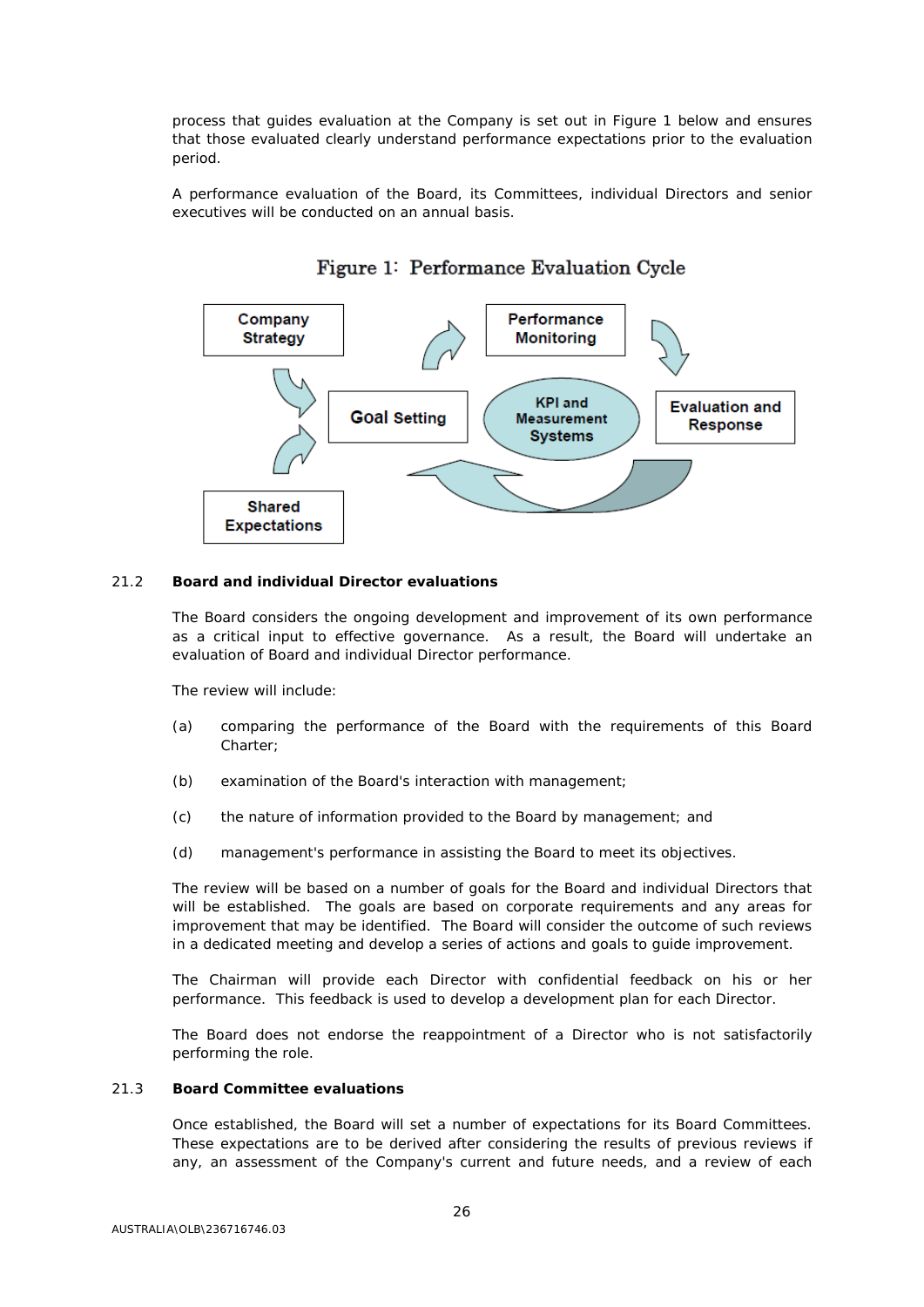Board Committee's charter or purpose. As a result of a review, the Board may amend or revoke a Board Committee's charter.

The Board will review the performance of the Board Committees and itself against expectations. Based upon the review, individuals and groups will be provided with feedback on their performance. The results of the review will be a key input into the expectations set by the Board.

#### 21.4 **Senior executive evaluations**

All senior executives will be subject to an annual performance evaluation based on specific performance targets. Each year, senior executives (including the MD / CEO) will establish a set of performance targets. These targets are aligned to overall business goals and the Company's requirements of the position. In the case of the MD / CEO, these targets are negotiated between the MD / CEO and the Board and approved by the whole Board.

An informal assessment of progress is carried out throughout the year. A full evaluation of the executive's performance against the agreed targets takes place annually. This will normally occur in conjunction with goal setting for the coming year. Since the Company is committed to continuous improvement and the development of its people, the results of the evaluation form the basis of the executive's development plan. Performance pay components of executives' packages are dependent on the outcome of the evaluation.

# <span id="page-26-0"></span>22. **EXECUTIVE DIRECTOR AND SENIOR EXECUTIVE REMUNERATION**

#### 22.1 **Executive remuneration policy**

The Board shall implement remuneration policies that fairly and responsibly reward executives, having regard to the performance of the Company, the performance of the executive and prevailing remuneration expectations in the market.

The Board reviews the appropriateness and relevance of the executive remuneration policy and other executive benefit programs on an ongoing basis, to ensure that remuneration is not excessive.

### 22.2 **Composition**

Remuneration packages for Executive Directors and other senior executives include an appropriate balance of fixed remuneration and performance-based remuneration (including base pay, incentive payments, equity awards, retirement rights, service contracts).

#### 22.3 **Fixed remuneration**

Fixed remuneration is reasonable and fair, taking into account the Company's obligations at law and labour market conditions, and is relative to the scale of the Company's business. It reflects core performance requirements and expectations.

#### 22.4 **Performance-based remuneration**

Performance-based remuneration should be linked to clearly specified performance targets. These targets should be aligned to the Company's short and long term performance objectives and should be appropriate to its circumstances, goals and risk appetite.

#### 22.5 **Equity based remuneration**

The Company strives to have well-designed equity-based remuneration, including options or performance rights, which can be an effective form of remuneration, especially when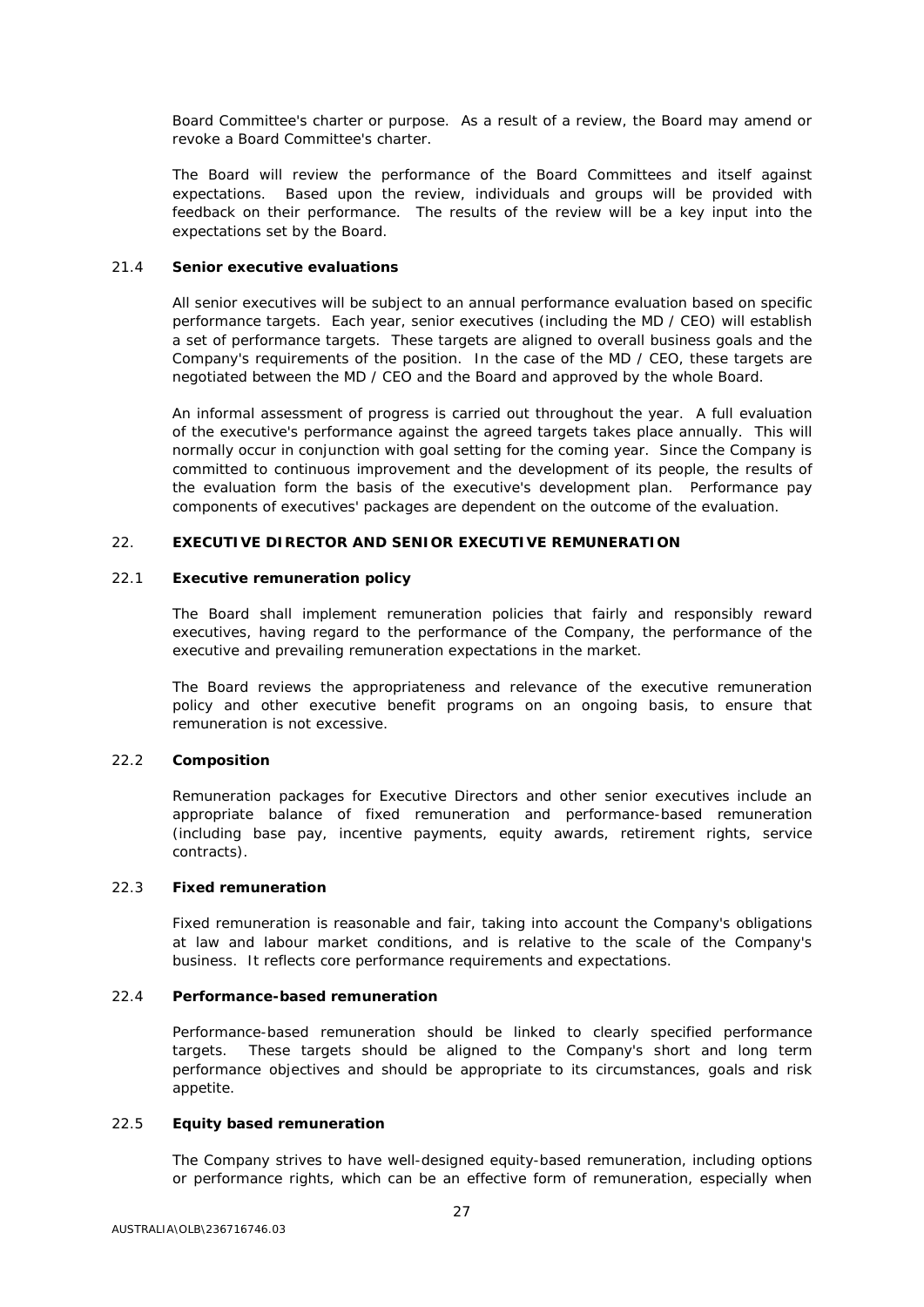linked to hurdles that are aligned to the Company's longer-term performance objectives. The Company takes care in the design of equity-based remuneration schemes to ensure that they do not lead to "short-termism" on the part of senior executives or the taking of undue risks.

#### 22.6 **Termination and other benefits**

Termination payments, if any, for Executive Directors and senior executives are agreed in advance. The agreement must clearly address what will happen in the case of early termination. There is no payment for removal for misconduct.

#### <span id="page-27-0"></span>23. **NON-EXECUTIVE DIRECTOR REMUNERATION**

#### 23.1 **Composition**

Non-Executive Directors are remunerated by way of cash fees, superannuation contributions and non-cash benefits in lieu of fees (such as salary sacrifice into superannuation or equity).

#### 23.2 **Fixed remuneration**

Levels of fixed remuneration for Non-Executive Directors reflect the time commitment and responsibilities of the role.

Non-Executive Directors are paid their fees out of the maximum aggregate amount approved by shareholders for the remuneration of Non-Executive Directors. The sum each Non-Executive Director is paid is determined by the Board from time to time. Additional fees can be paid for participation on Board Committees. However, the total fees paid to Non-Executive Directors, including fees paid for participation on Board Committees, are kept within the total amount approved by shareholders.

#### 23.3 **Performance-based bonus**

Non-Executive Directors do not receive performance-based remuneration or bonuses as that may lead to bias in their decision-making and compromise their objectivity.

#### 23.4 **Equity-based remuneration**

It is generally acceptable for Non-Executive Directors to receive securities as part of their remuneration to align their interests with the interests of other security holders. However, Non-Executive Directors generally should not receive options with performance hurdles attached or performance rights as part of their remuneration as it may lead to bias in their decision-making and compromise their objectivity.

The Non-Executive Directors cannot choose to receive shares in the Company as part of their remuneration instead of receiving cash and may not participate in equity schemes of the Company, such as option schemes, that are designed to encourage enhanced performance of the participant.

#### 23.5 **Superannuation benefits**

Non-Executive Directors should not be provided with retirement benefits other than superannuation.

The Company's Non-Executive Directors are entitled to statutory superannuation.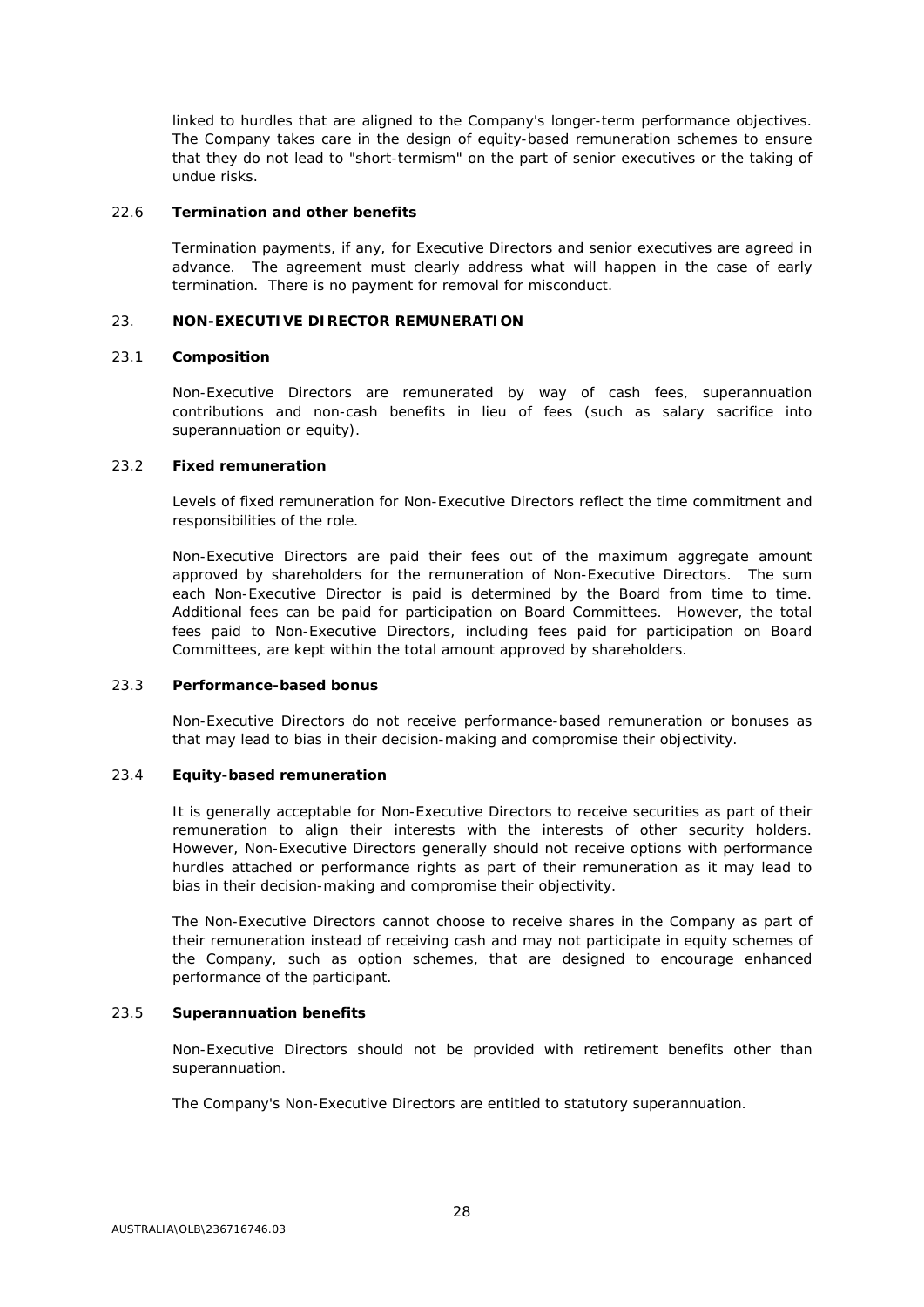#### <span id="page-28-0"></span>24. **HEDGING UNVESTED ENTITLEMENTS**

Entitlements under the Company's equity based incentive plans are subject to the satisfaction of various performance hurdles to ensure alignment of employee rewards with Company longer-term performance objectives. Transactions that "hedge" or otherwise limit the economic risk of participating in the scheme may act counter to the aims of the scheme and blue the relationship between remuneration and performance.

Persons participating in an equity-based executive incentive plan are prohibited from entering into any transaction which would have the effect of hedging or otherwise limit the economic risk of participating in the scheme.

#### <span id="page-28-1"></span>25. **DIRECTOR DEVELOPMENT**

The Company is committed to continuing development of its Directors and executives. In line with this commitment, there is an expectation that all Directors and the MD / CEO will commit to at least 2 days of professional development each year. The Board allocates an annual budget of \$5,000 per Director to encourage Directors to participate in training and development programs. Any Director wishing to undertake either specific directorial training or personal development courses is expected to approach the Chairman for approval of the proposed course. Development may be in both governance and governance processes or in the Company's industry.

# <span id="page-28-2"></span>26. **DIRECTOR INDUCTION**

New Directors will undergo an induction process in which they will be given a full briefing on the Company. This will include meeting with key executives, tours of the premises, an induction package and presentations. Information conveyed to the new Director will include:

- (a) details of the roles and responsibilities of a Director with an outline of the qualities required to be a successful Director;
- (b) formal policies on Director appointment as well as conduct and contribution expectations;
- (c) details of all relevant legal requirements;
- (d) access to a copy of the Board Charter;
- (e) guidelines on how the Board processes function;
- (f) details of past, recent and likely future developments relating to the Board including anticipated regulatory changes;
- (g) background information on and contact information for key people in the organisation including an outline of their roles and capabilities;
- (h) an analysis of the company including:
	- (i) core competencies of the Company;
	- (ii) an industry background briefing;
	- (iii) a recent competitor analysis;
	- (iv) details of past financial performance;
	- (v) current financial structure; and